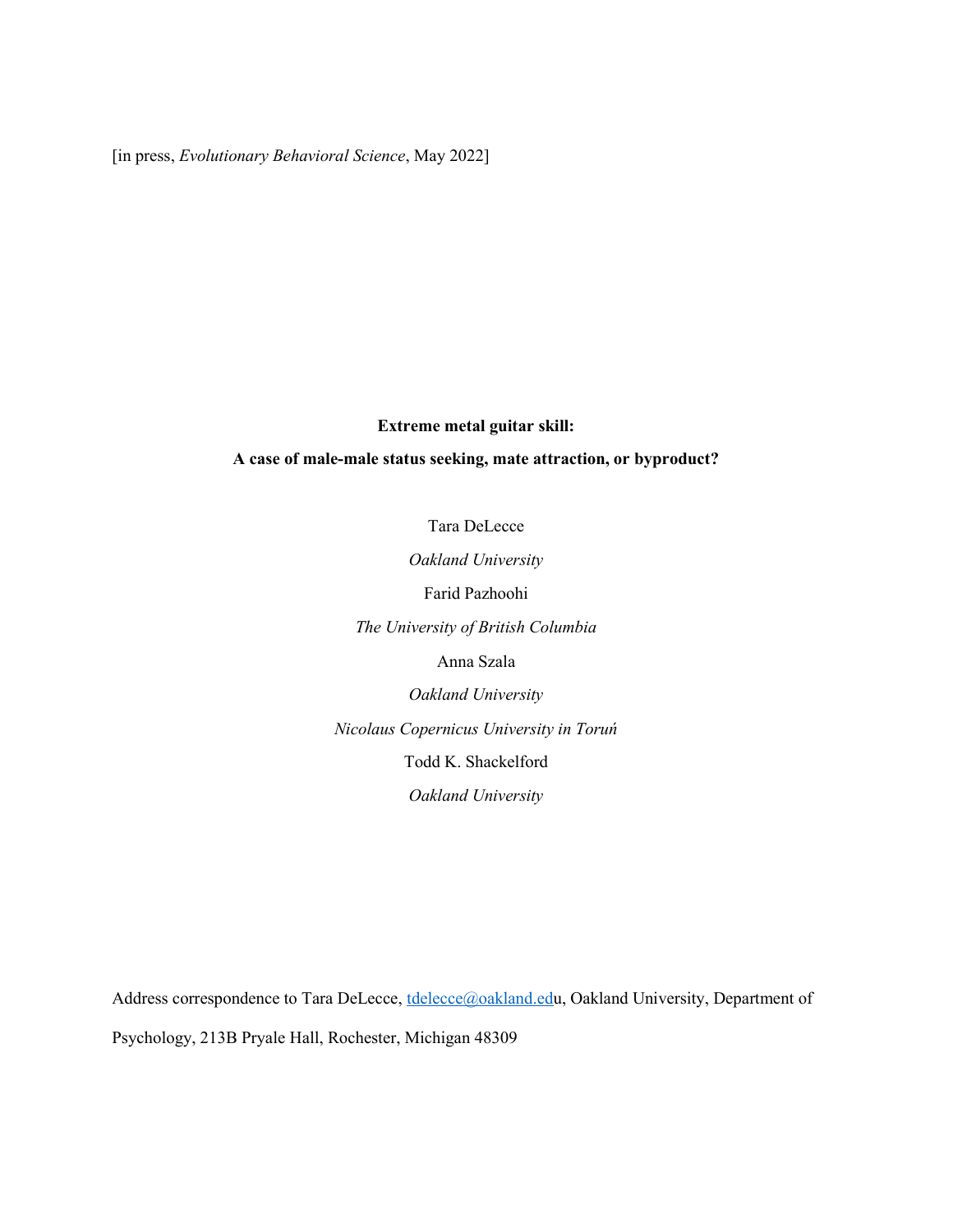#### Abstract

There has been much debate around the ultimate explanation of cultural displays such as music and art. There are two main competing hypotheses for the function of music: sexual selection or byproduct of the complexity of the human brain. Although there is evidence that playing music increases male attractiveness, the sexual selection explanation may not be mutually exclusive to all types of music. Extreme metal is a genre that is heavily male-biased, not only among the individuals that play this style of music, but also among the fans of the genre. Therefore, it is unlikely that extreme metal musicians are primarily trying to increase their mating success through their music. However, musicians in this genre heavily invest their time in building technical skills (e.g., dexterity, coordination, timing), which raises the question of the purpose behind this costly investment. It could be that men engage in this genre mainly for status-seeking purposes: to intimidate other males with their technical skills and speed and thus gain social status. To explore the reasoning behind investment in technical guitar skills, a sample of 44 heterosexual male metal guitarists was recruited and surveyed about their practicing habits (newly created survey for this study), sexual behavior (using the SOI-R), and feelings of competitiveness toward the same sex (via the ICS). The survey results indicated that time spent playing chords predicted desire for casual sex with women whereas perceptions of playing speed positively predicted intrasexual competitiveness (a desire to impress other men). The discussion addresses how these results, and the extreme metal genre, might relate to the three competing hypotheses for the function of cultural displays. Keywords; extreme metal; guitarists; evolutionary psychology; male-male status-seeking; mate attraction; byproduct

Public Significance Statement: This study explores the idea that heterosexual male metal guitarists are motivated to invest heavily in getting good at guitar to primarily impress other men. The study's results provide some support for this idea. Additionally, metal guitarists also seem to be somewhat motivated by a desire for casual sex.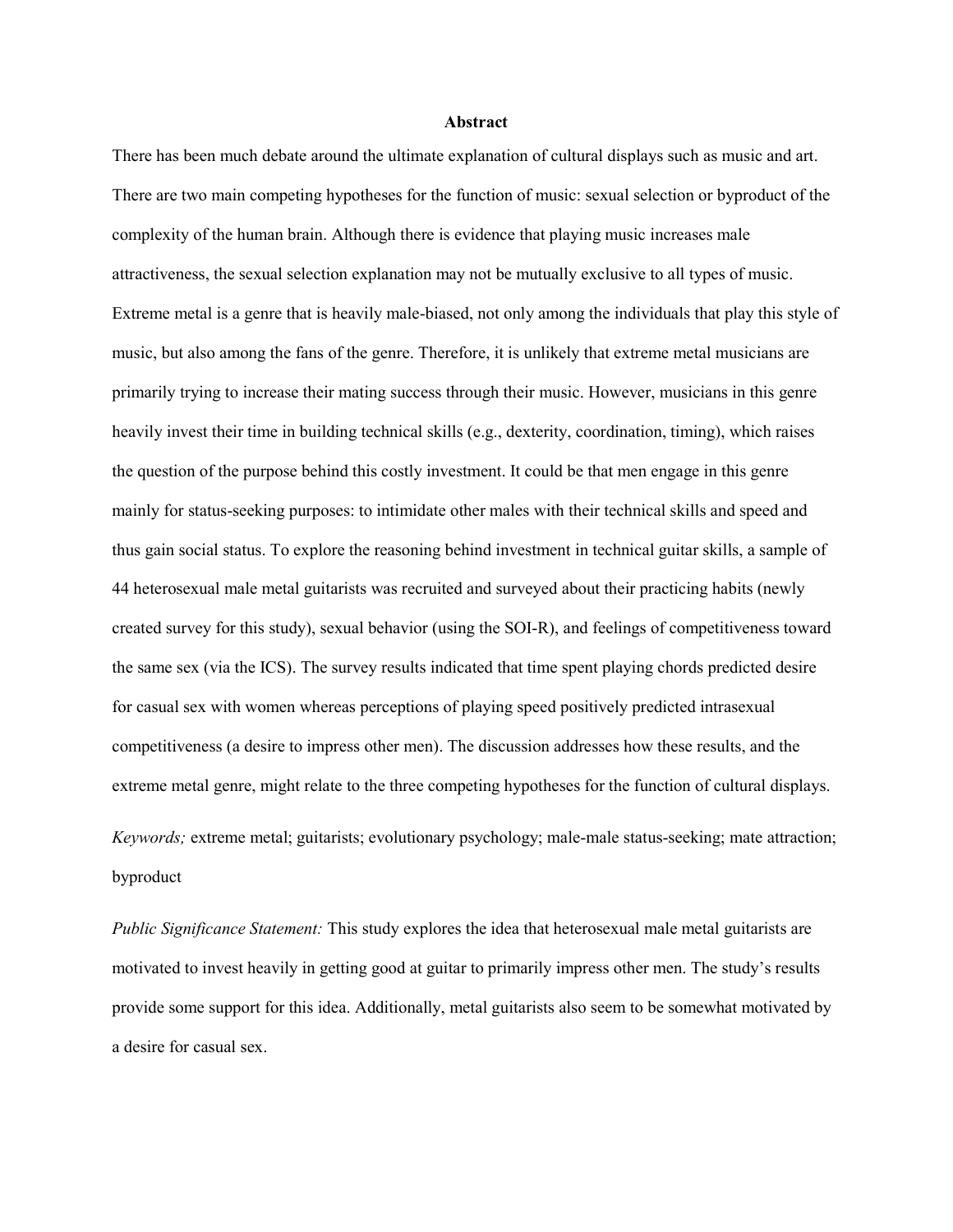#### Extreme metal guitar skill:

#### A case of male-male status seeking, mate attraction, or byproduct?

## Introduction

Creative displays such as music and art have been debated in terms of what evolutionary function, if any, they serve. Evidence of creative cultural displays dates back to between 300,000 and 500,00 years ago with the use of red ochre (Watts, et al, 2016). Because creative displays have been part of human history for such a long time, and because people invest so much time in them (in some cases dedicating their lives to them in the form of a career), it is reasonable to search for a reason behind such devotion. Different (and sometimes competing) hypotheses have been advanced to explain creative displays. The logic of the most commonly discussed hypotheses is explained in the following sections.

#### Mate attraction

One hypothesis for creative displays is that they are part of a strategy to enhance attractiveness to the opposite sex and to increase mating success, otherwise known as the display hypothesis or the cultural courtship model (Miller, 1999; 2001). Because of discrepancies in minimum parental investment between the sexes (with women's minimum investment being much higher), women are choosier when seeking a mate (Mogilski, 2021; Trivers, 1972). Therefore, creative displays through media such as art and music should be produced more often by men as a means to attract women. Indeed, men historically have produced more art, literature, and music than women across cultures (Lange & Euler, 2014; Miller, 1999). Furthermore, such creative works are produced by men predominantly during young adulthood, which corresponds to when men engage in the greatest mating effort, especially short-term mating effort (Carr, et al, 1998). Regarding music specifically, there is support for the cultural courtship model, as women rate men as having higher mate value if they can (vs. cannot) play the violin, drums, and saxophone. The effect of playing these instruments had less effect on men's perceptions of women's mate value (Madison, et al, 2018). Of greater importance to the current study, women respond more positively to men's Facebook friend requests if he is holding (vs. not holding) a guitar in his profile picture (Tifferet et al., 2012).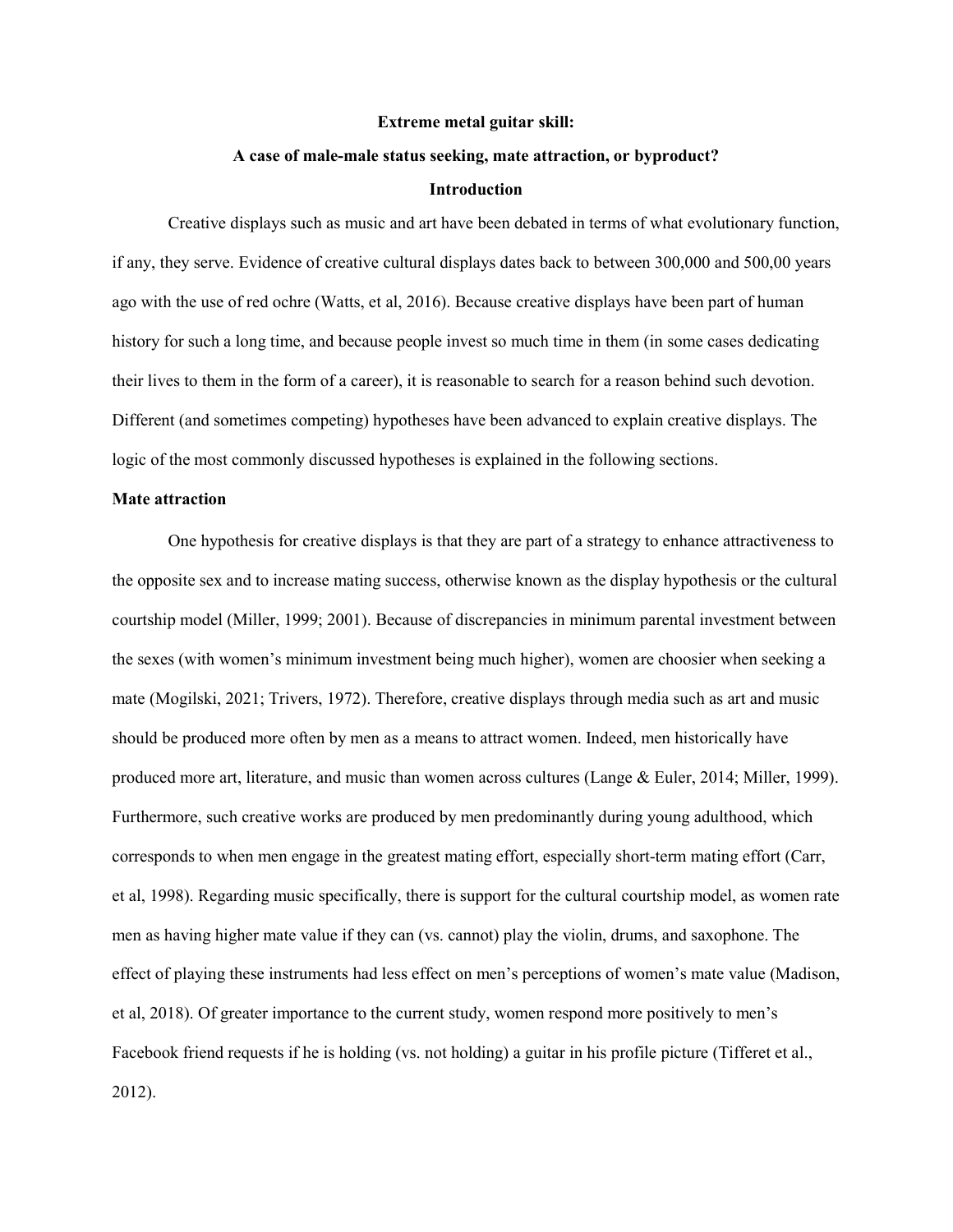# Status-seeking

 Despite some support for the cultural courtship model, it has been criticized for a lack of genetic evidence, with nonsignificant female heritability for musical aptitude (Mosing, et al, 2015). Furthermore, in this same study of genetic influences on musical ability, greater musical ability negatively predicted mating success. Such criticisms led to other speculations about the function of creative displays. Another hypothesis for musical displays is the status competition model (Price & Van Vugt, 2014; Winegard, et al, 2018). According to this model, both men and women produce cultural artifacts and displays to impress their (same-sex) peers and/or coalitional members to obtain status and prestige. However, this model still recognizes that men create more cultural displays than women because men are more interested and involved in conflicts between opposing coalitions. Thus, cultural displays operate as a method for men to impress other men (Winegard, et al, 2018). Evidence that men invest in efforts to impress other men has been documented. Because status for men often entails displaying aggressiveness or physical prowess, previous research focused on these types of displays. For instance, men drive a car more aggressively when the passengers are men (vs. women; Jackson & Gray, 1976). Also, men are more interested in sports, more likely to attend sporting events, more interested in objective measures of athletes' performance, and the prestige afforded to professional athletes is based on evaluations from other men (James, 2001; Winegard & Deaner, 2010). Men sometimes use their appearance to intimidate other men rather than to attract women. For example, in a study examining how others perceive men's beards, women rate men's faces as less attractive when they have beards compared to being clean-shaven, and both sexes rate bearded men as having higher status and as being more aggressive compared to when the same men are clean-shaven (Dixson & Vasey, 2012).

## Cognitive byproduct

The cultural courtship model does not explain all cultural displays, and the status competition model has not been well tested. Another perspective on cultural displays (including music) suggests that they serve no function and instead are a byproduct of high intelligence in humans or the general ability to adopt culture (Hodgson & Verpooten, 2015; Lieberman & Billingsley, 2021; Pinker, 2021). Steven Pinker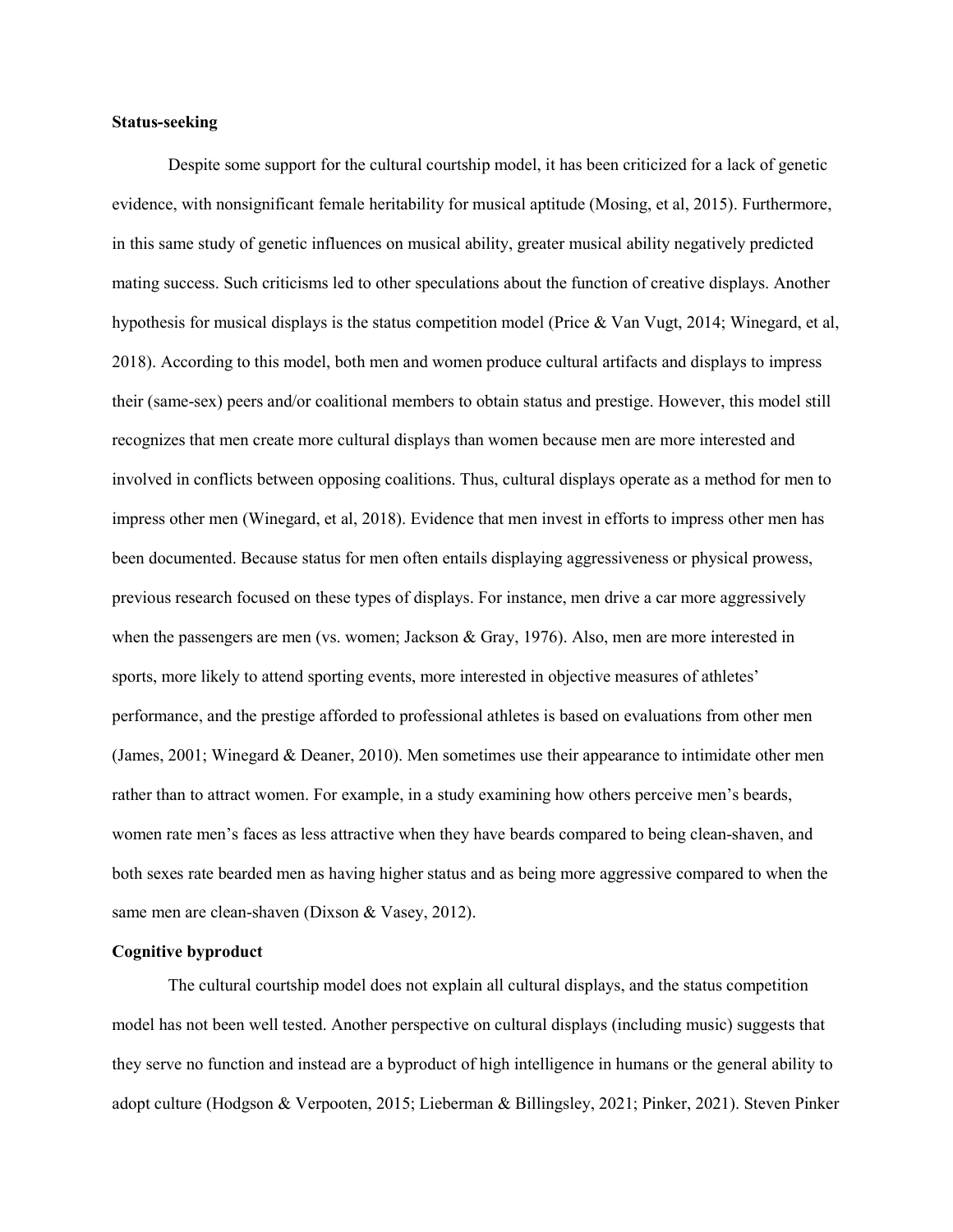made this famous statement about music: "I suspect that music is auditory cheesecake, an exquisite confection crafted to tickle the sensitive spots of at least six of our mental faculties" (1997, p. 534). The faculties to which he was referring were language, represented in the form of song lyrics, auditory scene analysis involving the detection of the sources of sounds, emotional calls as music can sometimes sound similar to wailing or moaning, habitat selection involving identifying sounds that indicate a safe or unsafe environment, and motor control needed for tasks such as walking and running (Pinker, 1997). Recent research supports the byproduct (or auditory cheesecake) hypothesis, as one study revealed that musician status did not predict preferences for prospective mates. Instead, people who were musicians preferred musicians to non-musicians, suggesting that this is a domain in which people gauge prospective mates for degree of similarity (Bongard, et al, 2019).

#### The case of extreme metal music

It could be argued that different styles of music serve different purposes. Especially relevant to the current study, it has been speculated that extreme metal music is a cultural display intended to impress other men as it signals rebelliousness, risk-taking, intelligence, and abstract cognitive capacities (Winegard, et al, 2018). This is a reasonable speculation, given the qualities of extreme metal music and the types of fans it attracts. A preference for extreme metal music is negatively correlated with agreeableness (Anderson, et al, 2021), which could support the idea of signaling rebelliousness and/or aggressiveness. There is also a skewed sex ratio in terms of extreme metal fans. Men report stronger preferences for music genres that are "heavy," such as non-mainstream, hard rock, psychedelic rock, and heavy metal; on the other hand, women prefer softer and mainstream genres like chart pop, folk, and classical (Colley, 2008). In fact, according to Spotify data, "progressive deathcore" was the genre that had the lowest representation of female listeners (Ord, 2020). This skewed ratio is also reflected in demographic analyses of metal concert attendees in Finland (one of the countries in which extreme metal is the most popular), with more male than female attendees. Additionally, women who attend extreme metal concerts perceive themselves as more masculine than the average woman (Kinnunen, et al, 2020). Musicians who produce extreme metal music show an even more skewed sex ratio, such that one of the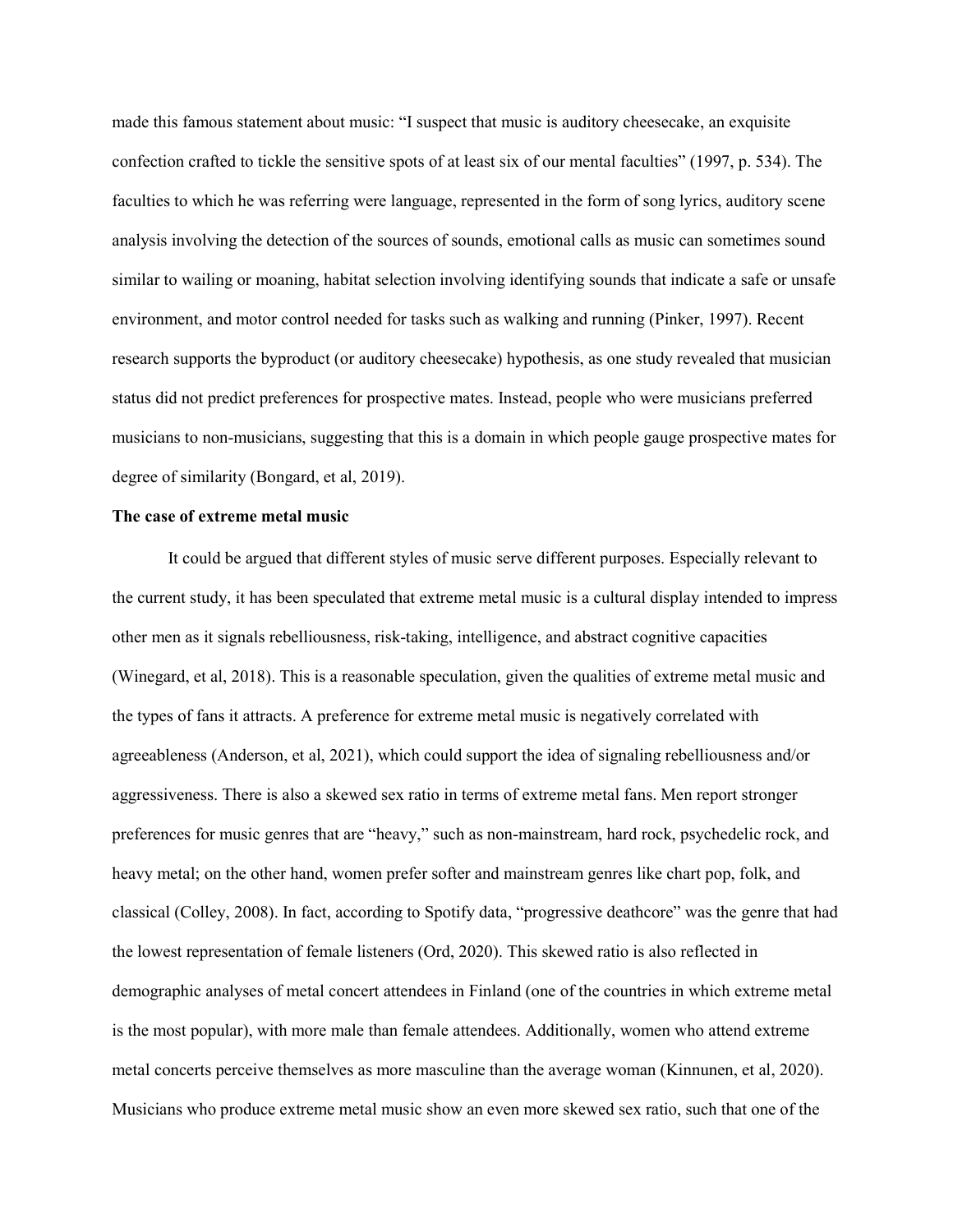best predictors of the number of extreme metal musicians in a given country is the number of males ages 15–24 years in that country (Maguire, 2021).

To provide more detail on what we mean by the term "extreme metal," the following will provide a brief history of the type of music of interest for the current study. The genre of "heavy metal" is the most commonly recognized type of metal music that is traced back to the 1970s in the United Kingdom, being inspired by both blues and psychedelic rock with arguably the first heavy metal band being Black Sabbath (Weinstein, 2000). However, even at this early time in metal, there came to be, in the 1980s and 1990s, more mainstream types, such as hair metal. For instance, in 1990, one of the top 10 selling albums was Mötley Crüe's Dr. Feelgood (one of the most popular hair metal bands; Aly-Tovar, et al, 2020). From this height of popularity, however, came the development of numerous other subgenres of metal starting from the 1980s through the 2000s, and there are now 26 officially recognized subgenres of heavy metal (see Angeler, 2016 for complete descriptions).

For the current study, we were mainly interested in types of metal that involve the most technical guitar skill: progressive metal, neoclassical metal, thrash metal, death metal, and in some cases black metal (Angeler, 2016). Arguably, music played in these genres and their subgenres requires technical skills in terms of guitar virtuosity. The term extreme metal is a loose term and can include elements of all these mentioned subgenres (Angeler, 2016). Taken together (and applied for the purposes of the current study), it can be speculated that extreme metal is a genre that involves some of the most intense runaway male-male competition and status-seeking, perhaps along with a few others known for advanced technical skill such as progressive jazz and atonal classical music. Based on previous hypotheses about the evolutionary functions (or lack thereof) of music, the argument could be made that different genres of music serve different functions rather than one explanation fitting for all music. For instance, some types of singing and children's music are more directly related to offspring care (Mehr, et al, 2021). It could be that pop music, slow romantic ballads, or any type of music that is naturally pleasing to the ear, is mainly produced by men to attract mates, as proposed by the cultural courtship model. On the other hand, heavier music, music that is faster, more intense, more musically complex, and/or is naturally dissonant due to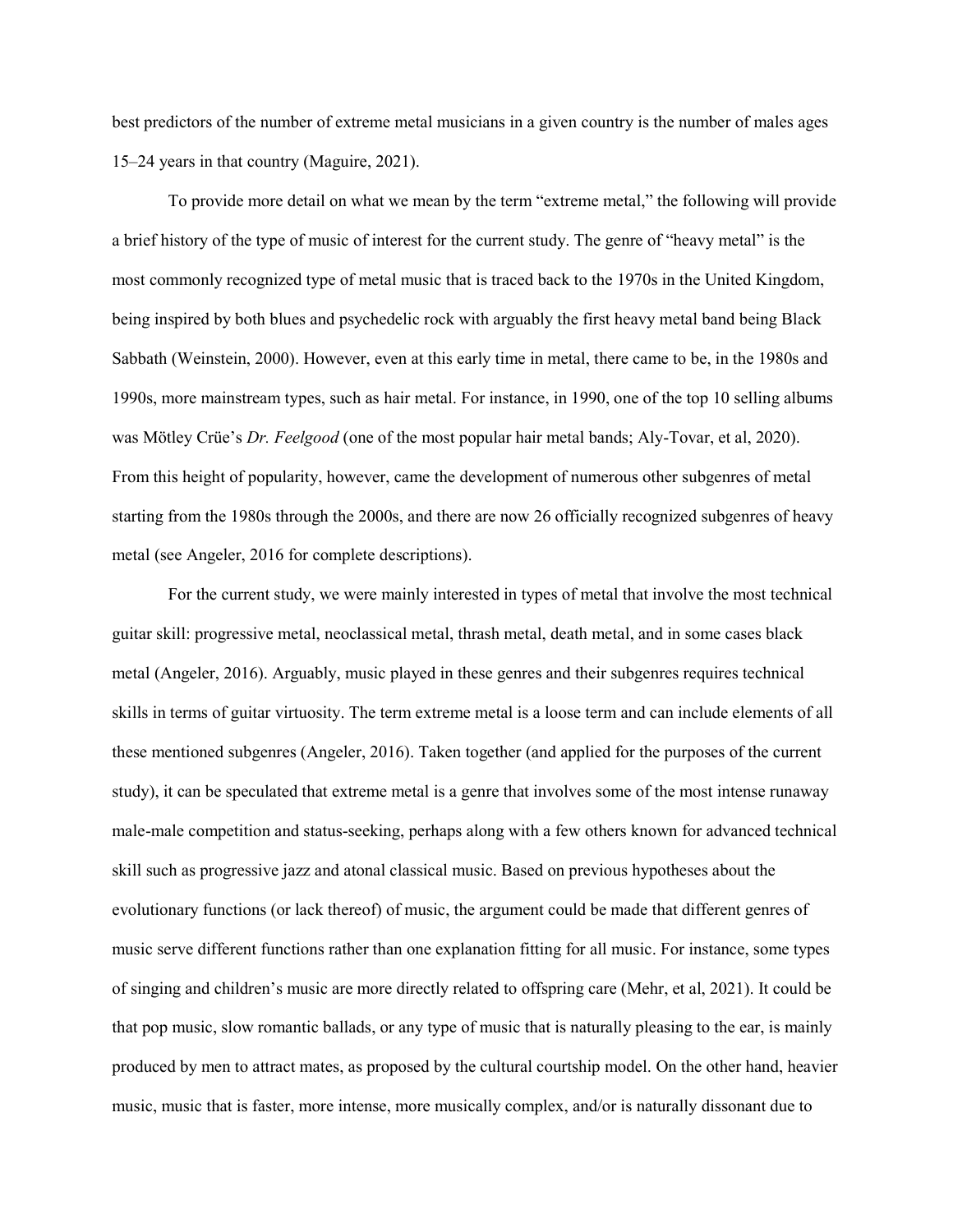uncommon time signatures/keys that are more difficult to play, might be produced by men to impress other men in accordance with the status competition model. Extreme metal is very fast, in which it is not uncommon to see tempos as high as 400 beats per minute, compared to the most common tempo range of 100 – 150 beats per minute (Mynett, 2019; Schreiber, et al, 2020). It is also technically complex (songs are rarely based on just a few looped chords). Instead, extreme metal is marked by advanced guitar techniques such as sweep-picking, string-skipping, and tapping, as well as the use of dissonant-sounding diatonic modes and unconventional scales. Most extreme metal musicians must invest considerable time to competently play this style of music, with extreme metal guitarists reporting at least six hours of practice per day to maintain speed and dexterity (O'Donnell, 2014). Thus, it could be argued that, in terms of signaling, men play extreme metal guitar as a means to impress other men in a type of runaway status-seeking competition. The features of metal music since the 1970s support this idea, as metal guitar solos have gotten progressively faster and more frequently feature special (e. g. more difficult to play) techniques since the beginning of the heavy metal genre in the 1970s (Herbst, 2017; Slaven & Krout, 2016). A focus on guitarists in this genre is also ideal to examine the status-seeking psychology behind it as guitar has been referred to as the sonic trademark of the metal genre compared to singers in more mainstream bands (Berger and Fales, 2005; Herbst, 2017; Walser, 1993).

As has been mentioned, the main trait that is likely to be signaled through extreme metal guitar expertise is rebelliousness and/or aggression due to the nature of the music, but it is possible that it may signal other traits as well. Some research has already shown that just being a fan of metal music is associated with an affinity for cognitive complexity and that liking metal music is positively associated with the Need for Cognition (or enjoyment of cognitively stimulating tasks rather than simple tasks; Schmaltz, et al, 2020). Other research has shown that liking metal music is associated with openness to experience, more negative attitudes toward authority, lower self-esteem, greater need for uniqueness, and lower religiosity (Swami, et al, 2013).

#### The current study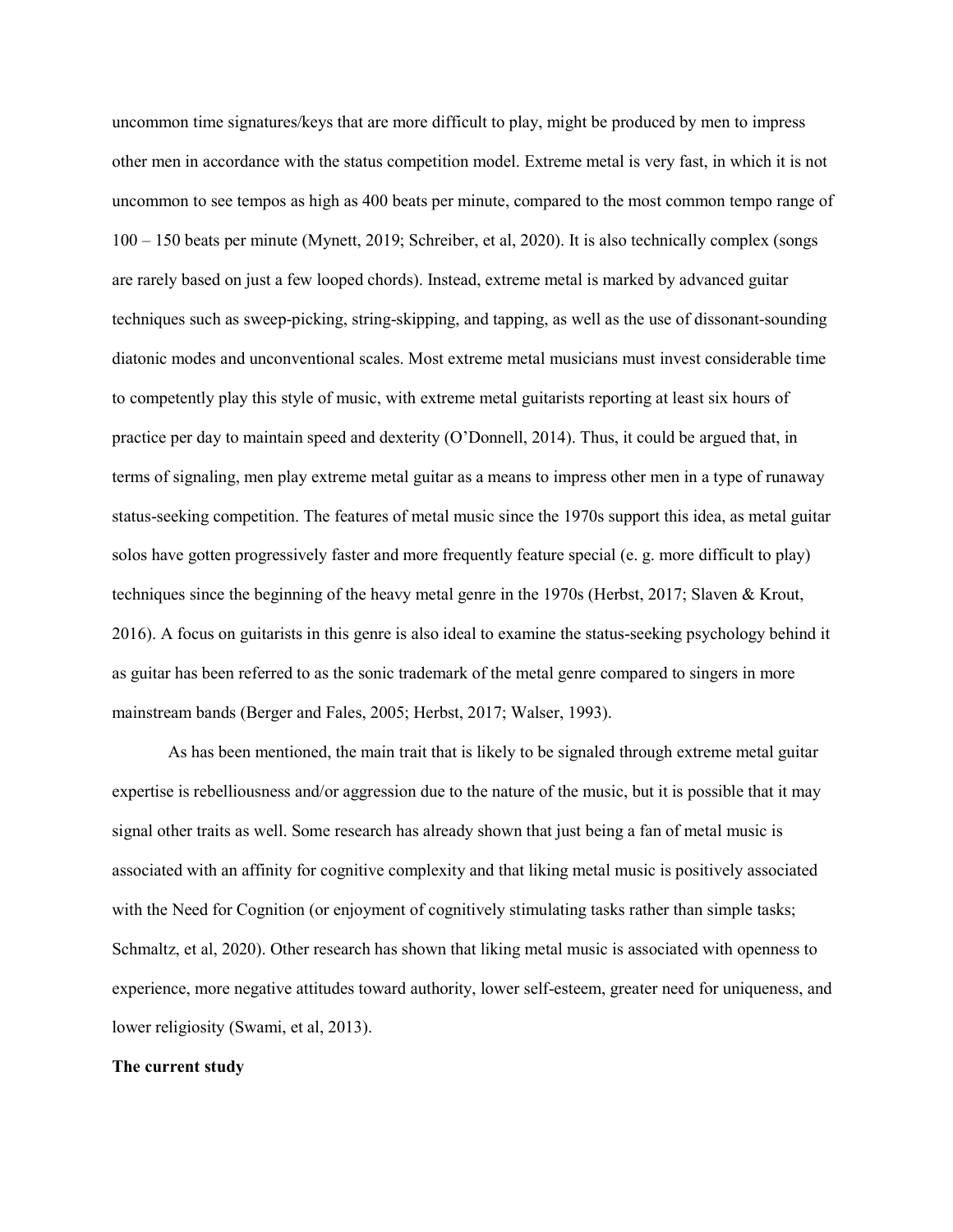Given the features of extreme metal music, and what they may potentially be signaling, we propose that extreme metal guitar competency is a skill that is invested in primarily by men and displayed for the purpose of impressing other men. More specifically, we hypothesize that greater hours spent practicing, a focus on more technical playing styles typical of "shredding" (e.g., scales, arpeggios) compared to chords, and fast playing speeds will positively predict intrasexual competition as measured by the Intrasexual Competition Scale (ICS). For exploratory purposes, we will also investigate how these same guitar-practicing habits relate to mating success and motivation.

#### **Methods**

# Participants

 We recruited 328 participants to complete an online survey. To qualify for the study, participants must be at least 18 years of age, fluent in English, and fans of (*not* producers of) metal music. Efforts were made to advertise the study on websites targeting fans and/or musicians of metal music, including American Facebook pages for musicians, Polish Facebook pages for metal musicians, and a message board called Encyclopaedia Metallum: The Metal Archives. Despite securing an initial sample of 328 participants, many were dropped due to incomplete data, incorrectly completed surveys, and extreme outliers (more than 3 standard deviations from the mean on target variables; see Table 1 for target variable descriptives). The final sample of participants was 108 and included both those who listen to metal and metal guitarists (those who chose "Yes" to a survey question asking if they play guitar). For the current study, we were *only* interested in male heterosexual guitar players (given that hypotheses about cultural displays are based on evolved heterosexual male psychology), which further reduced the sample to 44. The 44 male guitarists ranged 18–47 years, with an average age of 29.23 ( $SD = 7.31$ ). Participants were predominantly from the United States (43.2%), with the next largest sample from Poland (15.9%), followed by Canada (11.4%). The rest of the sample was mainly European in terms of nationality. The majority of participants were single (59.1%), had a bachelor's degree (43.2%), and considered themselves to be of the middle class in terms of income (72.8%). These demographic characteristics are typical for the two most represented countries: Poland and the United States (for instance, see OECD, 2019). In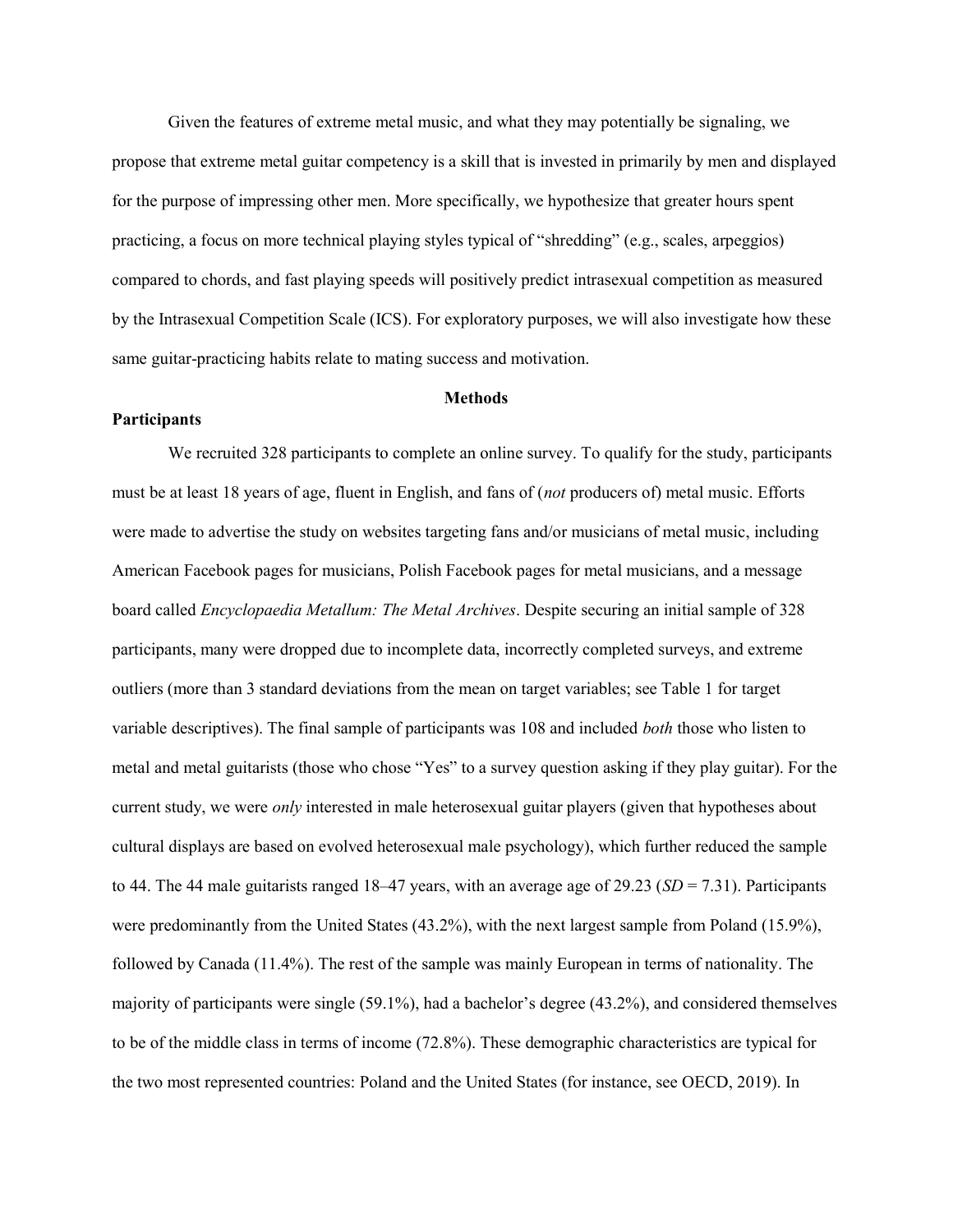terms of guitar-related demographics, 22 participants either have at one time or were currently in a metal band at the time of data collection, 14 have played live shows at least once, and 8 were signed to a record label.

#### **Measures**

#### Mating success and motivation

To examine how mating success and/or motivation is related to guitar-practicing habits, we defined mating motivation through sociosexuality and mating success through lifetime number of sexual partners. More specifically, sociosexuality, or behaviors and attitudes toward casual sex, was measured using the Sociosexual Orientation Inventory Revised (SOI-R; Penke & Asendorpf, 2008). The SOI-R can be used to measure sociosexuality in terms of how restricted or unrestricted an individual is toward casual sex, or it can be used to measure three subcategories of sociosexuality: attitudes, behaviors, and desires regarding casual sex. In the current study, the alpha reliability for the total SOI-R was .87. For the behavior facet, alpha was .84, for the attitude facet it was .88, and for the desire facet it was .87. Lifetime number of sexual partners was open-ended. It should also be noted that the men in our sample had comparable scores on the SOI-R to those in more general populations of young men. For example, Penke and Asendorpf (2008), using a sample of 1026 men found a mean total SOI-R score of 4.93 (the mean SOI-R score for the current study is 4.65; see Table 1).

#### Intrasexual competition

 We hypothesized that guitar playing habits will positively predict degree of intrasexual competitiveness. To measure participants' degree of competitiveness toward same sex individuals, we used the Intrasexual Competition Scale (ICS; Buunk & Fisher, 2009), which recently performed well in terms of validity via confirmatory factor analysis and invariance testing (Albert et al., 2022). The ICS assesses two factors, one reflecting feelings of frustration when competitors are better off (inferiority frustration) and another reflecting enjoying being better off than competitors (superiority enjoyment; Albert et al., 2022). In the current study, global intrasexual competition alpha reliability was .87. For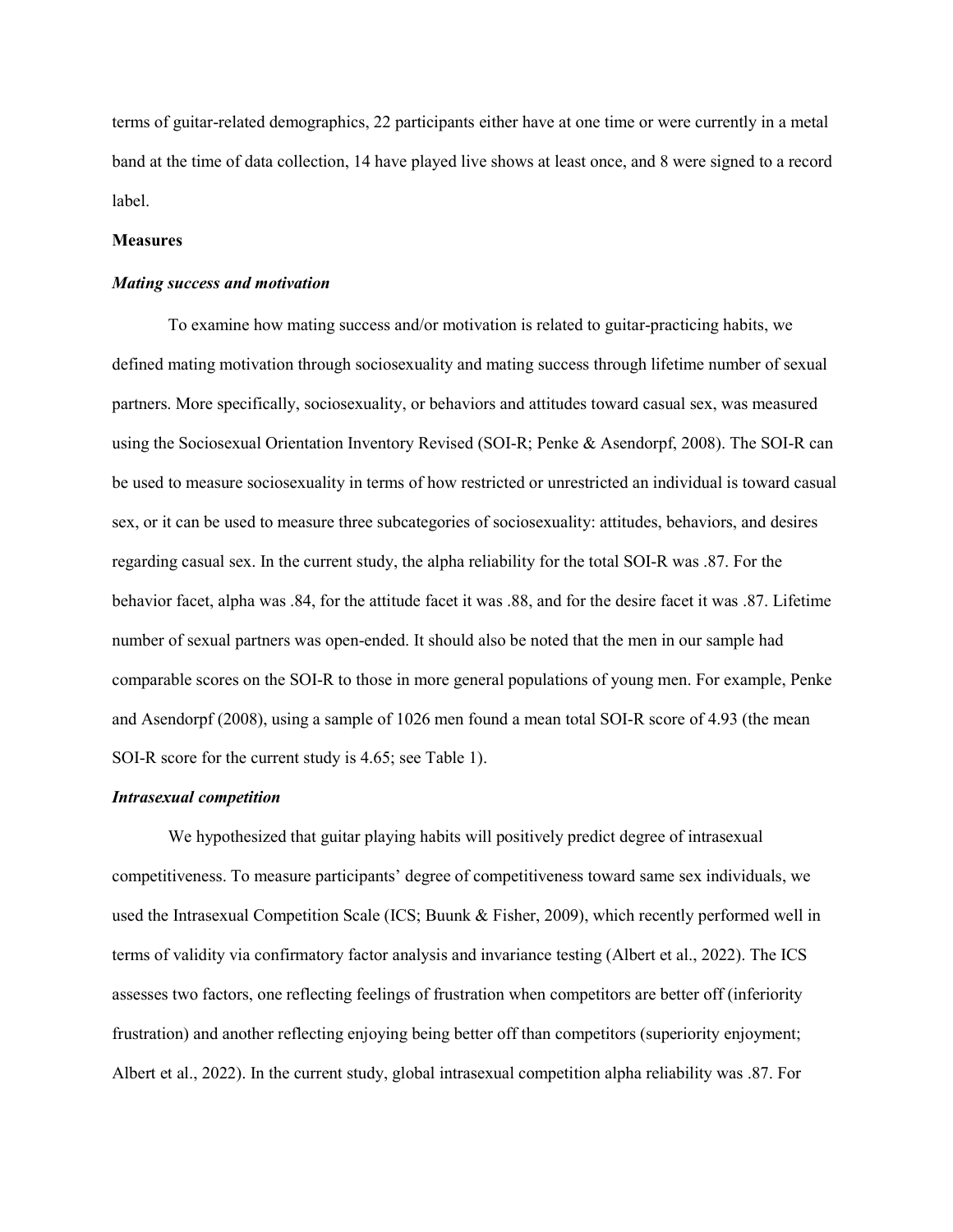inferiority frustration, alpha reliability was .85 and for superiority enjoyment it was .81. It should also be noted that the men in this sample had mean intrasexual competition scores similar in magnitude to those reported in other studies looking at male college students in general. For instance, Ponzi et al (2015) report a mean total ICS score of 3.30 while Buunk and Massar (2012) report a mean total ICS score of 1.80 (the mean total ICS score for the current study is 2.33; see Table 1).

## Guitar practicing habits

 To better understand how SOI-R and ICS scores are related to guitar playing, we created a survey to measure guitar practicing habits, the Guitar Practicing Habits Inventory. The reason we had to create our own survey is that existing measures on instrument-playing habits frequently focus on how playing an instrument is associated with musculoskeletal pain/disorders (Berque, et al, 2014; Kuorinka, et al, 1987; Lamontagne & Bélanger, 2012) or motivations for playing an instrument (usually aimed at children; Comeau, et al, 2019) rather than the different styles or types of techniques used during musical instrument practice. The Guitar Practicing Habits Inventory consists of seven items that inquire about how participants perceive their own guitar practicing habits compared to other guitar players they know. Specifically, it asks how much time they spend practicing, how much of that time is devoted to practicing chords versus single note exercises like scales, arpeggios, and tapping, how technical their playing is, and how fast they play compared to other guitarists they know. There is also an item asking about the maximum tempo at which they can still play cleanly (for those that use a metronome while practicing). Items were constructed with response options in Likert-style format ranging from 0 to 9. For instance, the item on chords was phrased as follows: "How much of your practice time is spent playing chords?" with 0 representing no time spent playing chords and 9 representing all time spent playing chords. Similarly, the single note exercise item was phrased as, "How much of your practice time is spent playing single note exercises (solos, scales, arpeggios, tapping, etc.)?" with 0 representing no time spent playing these and 9 representing all time spent playing these. See the Appendix for the full survey.

#### Procedure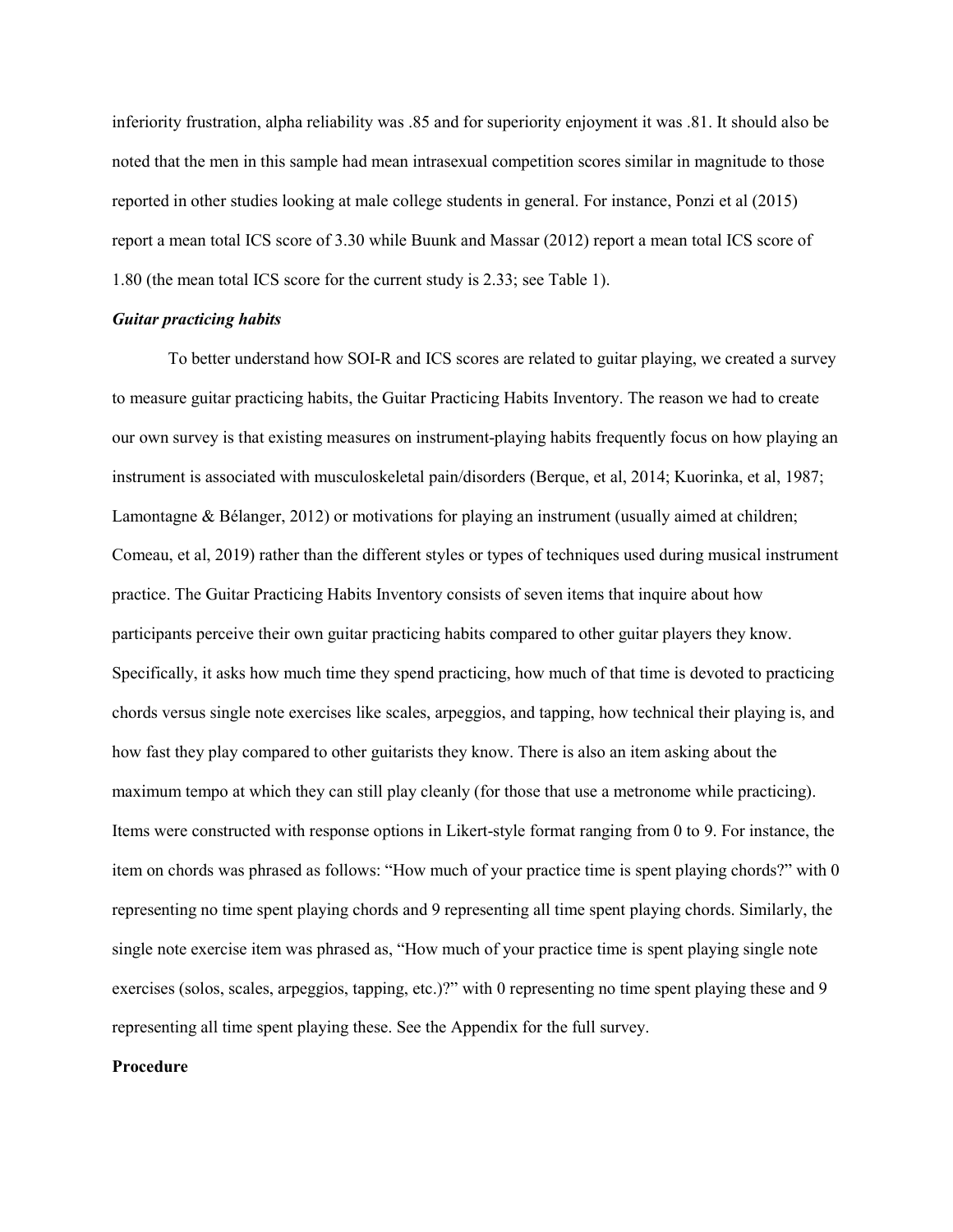This survey was completed at the participants' convenience. Participants clicked on a link to complete an online survey anonymously that was posted on websites known to attract metal fans and/or musicians. Upon first opening the survey, participants were presented with an information sheet and had to click the "Agree" button to indicate consent for participation. Once participants agreed, they had to indicate that they were at least 18 years of age and liked metal music, otherwise they were prevented from answering further questions and the end-of-survey message appeared. Participants then completed the survey at their leisure in one sitting. Participants received no compensation for completing the study. We did not ask participants what exact type of metal they play due to the wide array of overlapping and indistinct (and often unofficial) subgenres of metal there are. Instead, to get an idea of the type of metal they played, we asked them to rate, on a scale from  $1 - 10$ , how much they liked a song representative of older traditional heavy metal (Black Sabbath's Iron Man) and how much they liked an objectively much more technical song representative of extreme metal (Shards of Scorched Earth by Rings of Saturn)<sup>1</sup>. On average, guitarists tend to play music that is similar to or at least inspired by music they like (MacIntyre & Potter, 2014). All procedures and recruitment methods were IRB-approved at a university in the Midwestern United States.

#### Results

 We first conducted zero-order correlations between all guitar-related variables (hours spent playing guitar, time spent playing chords, time spent playing single-note exercises, and perceived speed of playing), mating-related variables (the SOI-R and its subscales and number of lifetime sexual partners), and competitiveness variables (the ICS and its subscales). Significant positive correlations were revealed

<sup>&</sup>lt;sup>1</sup> To get a better idea of the differences in technical skill level between the two songs, we have provided YouTube links to guitar tutorials showing how to play each one. To see how to play *Iron Man* by Black Sabbath see this link: https://youtu.be/q8jrm91bqog. To see how to play Shards of Scorched Earth by Rings of Saturn, see this link: https://youtu.be/BfCYgorqgLA.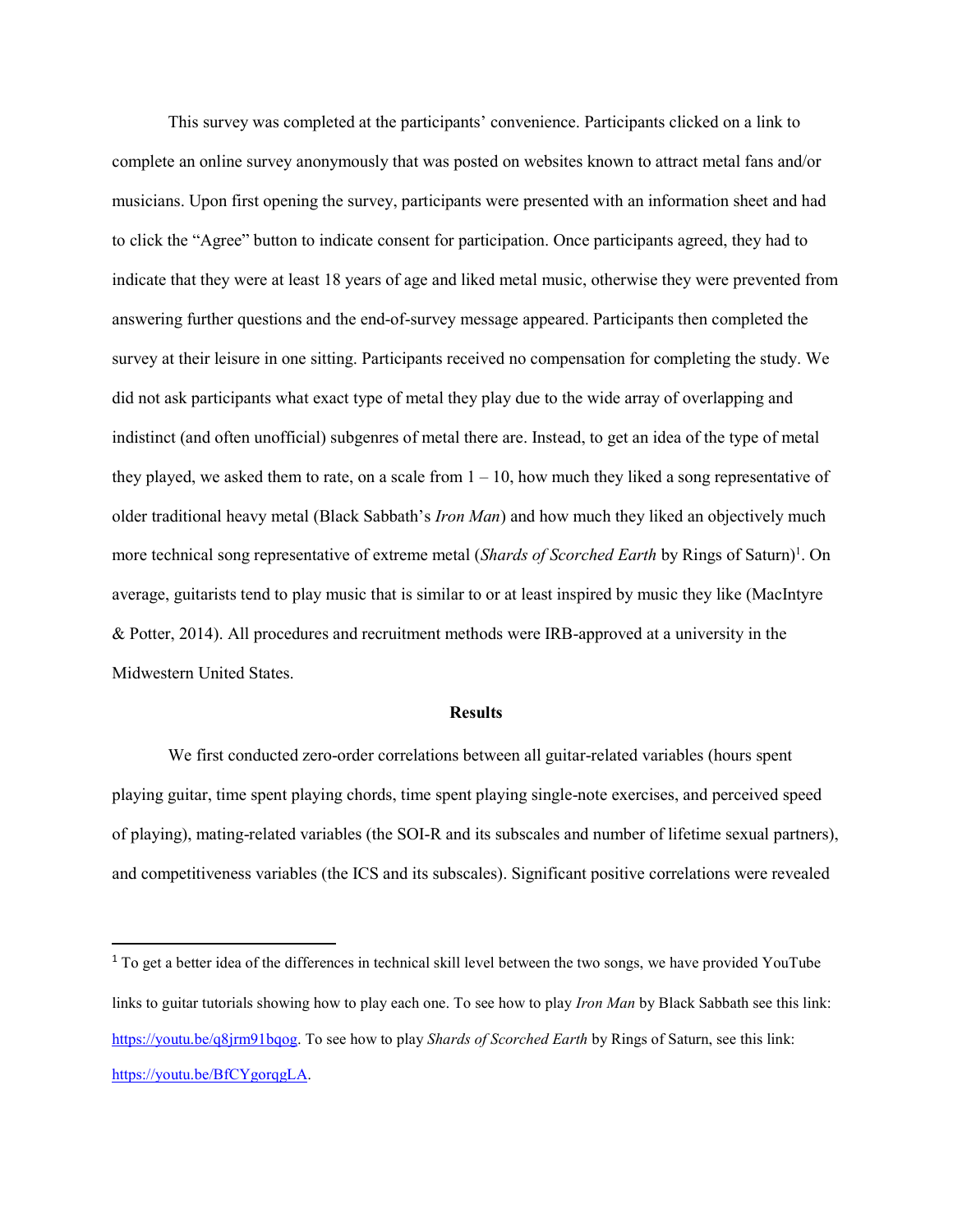between the time spent playing chords and both lifetime sexual partners and the desire facet of the SOI-R. Also, there were significant positive correlations between the ICS and both time spent playing chords and perceived playing speed. See Table 2 for more details.

 Based on the zero-order correlations, the subsequent set of analyses tested whether guitarpracticing habits predicted lifetime number of sexual partners using multiple regression. Specifically, predictors were the number of hours spent practicing guitar per day, how much of that time is spent playing chords, how much practicing time is spent playing single-note exercises, and perceived speed of playing. We also included the likeness ratings of the two songs (Black Sabbath and Rings of Saturn) to get a better idea of the style of metal they likely played. The dependent variable was lifetime number of sexual partners. These four guitar-related variables did not significantly predict number of lifetime sexual partners in the overall model,  $F(4, 39) = 1.533$ ,  $p = .212$ , but the variable of time spent playing chords positively predicted number of lifetime sexual partners ( $\beta = .312$ ,  $t = 2.057$ ,  $p = .046$ ). Because guitar practicing habits did not predict the lifetime number of sexual partners but there was a significant correlation of time spent practicing chords for the SOI-R desire score, we thought the significant result might reflect the desire facet of the SOI-R, even if these guitarists were not able to fulfil this desire. Thus, the next regression analysis used these same guitar-playing predictors and SOI-R desire facet score as the criterion variable. This time, the overall model was significant,  $F(4, 39) = 4.60$ ,  $p = .004$ . Time spent playing chords was the only significant predictor, as it positively predicted SOI-R desire ( $\beta$  = 0.519, t = 3.865,  $p < .001$ ). See Table 3 for the details of the mating success and motivation regression models.

Next, we tested whether guitar-practicing habits predicted intrasexual competition using multiple regression. Once again, the number of hours spent practicing guitar per day, how much of that time is spent playing chords, how much of that time is spent playing single-note exercises, and speed of playing were the predictors (along with the likeness ratings for the Black Sabbath and Rings of Saturn songs), and the total ICS score was the criterion variable. The overall model was significant  $F(4, 39) = 2.869$ ,  $p =$ .036. For this analysis, a different variable was a significant predictor: speed of playing ( $\beta$  = 0.402, t = 2.493,  $p = .017$ ) positively predicted ICS score. We also tested whether these same variables predicted the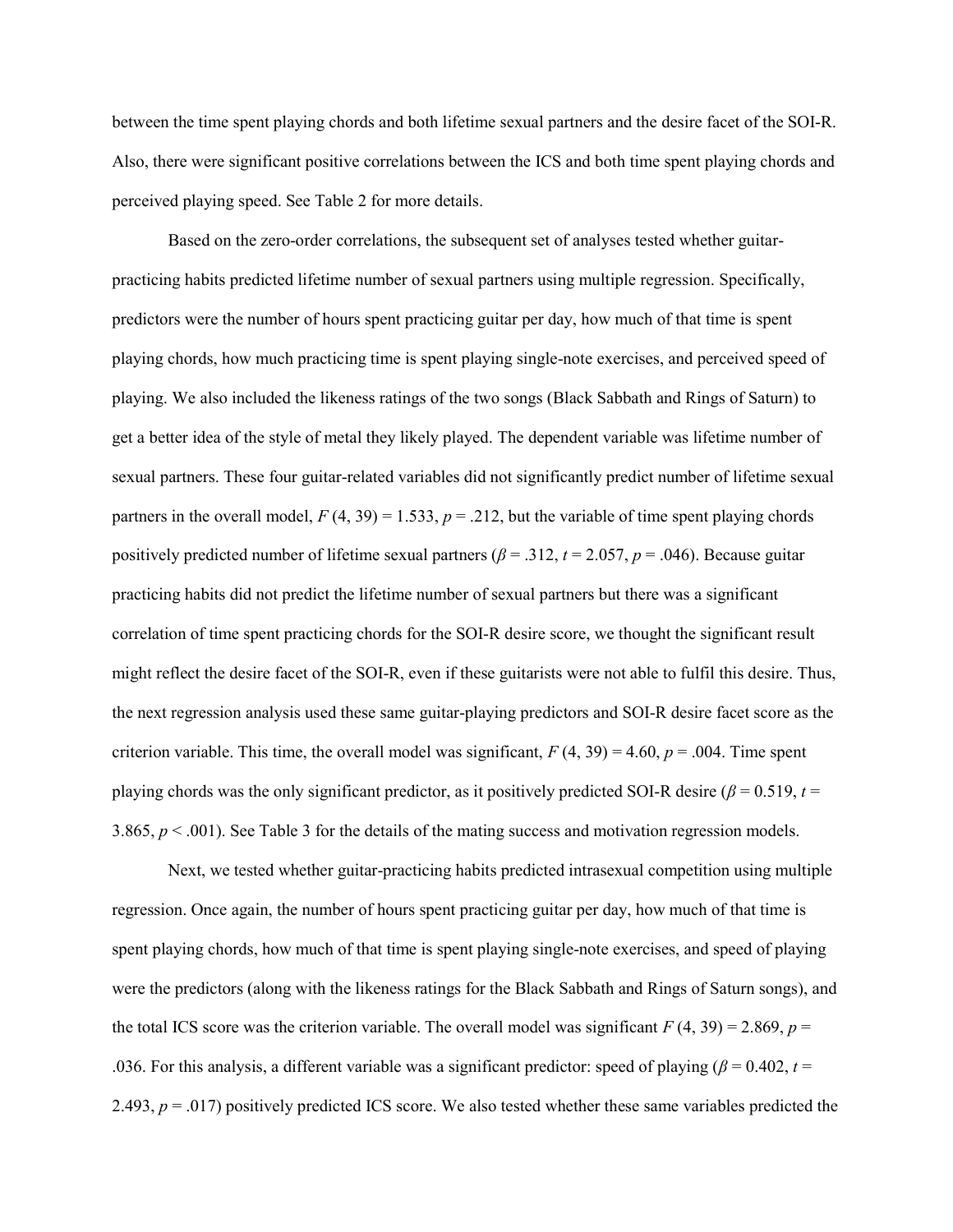two ICS subscales (inferiority frustration and superiority enjoyment) using multiple regression. The model for inferiority frustration was not significant,  $F(4, 39) = 2.174$ ,  $p = .090$ . However, the model for superiority enjoyment was significant,  $F(4, 39) = 2.756$ ,  $p = .041$ . More specifically, the only significant predictor within the model was playing speed ( $\beta$  = .385, t = 2.378, p = .022). See Table 4 for the details of the intrasexual competitiveness regression models.

# **Discussion**

We hypothesized that investment in extreme metal guitar skills fits most closely with the status competition model of cultural displays. In accordance with this prediction, guitar playing habits (number of hours spent practicing per day, amount of practice time spent playing chords, amount of practice time spent playing single-note exercises, and speed of playing) did predict intrasexual competitiveness in terms of the ICS total score. Furthermore, these guitar-playing habits positively predicted the superiority enjoyment subscale of the ICS, with playing speed being the significant predictor of the guitar practicing habits. Thus, those who perceive they play faster than average enjoy feeling superior to their same-sex peers in this skill. In terms of mating success and/or motivation, these same guitar-playing habits did not predict SOI-R total scores or the lifetime number of sexual partners. However, the amount of practice time playing chords did positively predict scores on the desire facet of the SOI-R, so it is related to mating motivation.

 These results offer preliminary exploratory support for the status competition model. However, they also do not completely rule out any of the three hypotheses (cultural courtship model, status competition model, or byproduct hypothesis), especially given the exploratory nature of the analyses and the significant relationship with mating motivation. Furthermore, the only significant predictor of intrasexual competitiveness was the perceived speed of playing; a better predictor in terms of the status competition model would have been the amount of time spent practicing complex single-note exercises such as scales, arpeggios, tapping, sweep-picking, and string-skipping, as these are the techniques that more directly display skill in the extreme metal genre. Playing chords quickly is simpler to do, relatively speaking. It could be that the signaling function of extreme metal is not exclusive to only male-male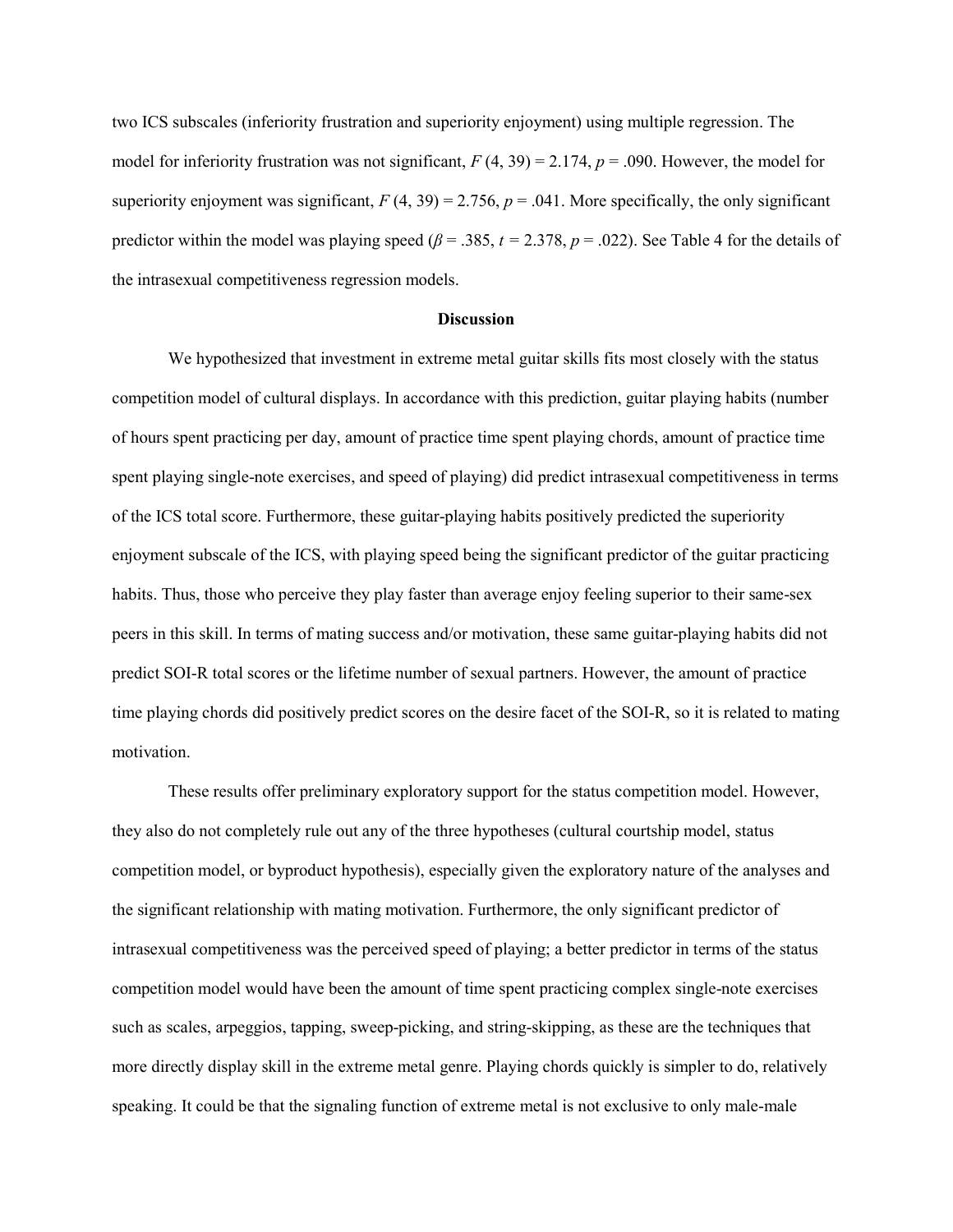status-seeking. Perhaps men who play this genre are interested in a greater ability to attract mates, but given their likely lower level of self-esteem (Swami, et al, 2013), have concluded that gaining status from impressing other males is more feasible, and perhaps by doing this it will indirectly someday lead to an enhanced ability to attract mates, even if it is mainly short-term mating opportunities with female metal fans. There is also a tradeoff to be faced with investment in guitar skill and mating opportunities such that the time spent playing is time that cannot be used to attempt to attract mates. The fact that there was a negative (although not significant) association between number of sex partners and hours spent playing guitar supports this tradeoff idea. Hence, it may be that extreme metal guitarists are prioritizing statusseeking over mate attraction through this tradeoff.

#### Limitations and future directions

 There are a number of methodological limitations in this study. Given that the population of extreme metal guitarists is small and we lacked a large amount of funding, we had a small sample size. Also, it is likely difficult to get access to professional guitar players in this genre that are signed to a label (as we only had eight in this category), so our sample may not have accurately represented professional career guitarists and perhaps was more representative of those who play extreme metal as a hobby. There could be psychological differences in motivations for playing between these two populations. It should also be noted that it is difficult even with a sample of professional extreme metal guitarists to know exactly how much practice, effort, and training went into their current level of skill and how it compares to those who have been unable to reach that level of success because the process of learning metal guitar has historically been informal and undocumented academically, and this continues to be the case today with most players learning from social media and other internet sources from other players (Rodriguez & Marone, 2021). Finally, we do not know how many of the guitarists in this sample truly fit under the category of extreme metal guitarists. We wanted to cast a wide net into the metal community, due to the niche nature of the metal community let alone the extreme metal community, but this may have been at the expense of gathering a sample of specifically extreme metal guitarists, especially given the finding that participants generally preferred the Black Sabbath song to the more technical Rings of Saturn song.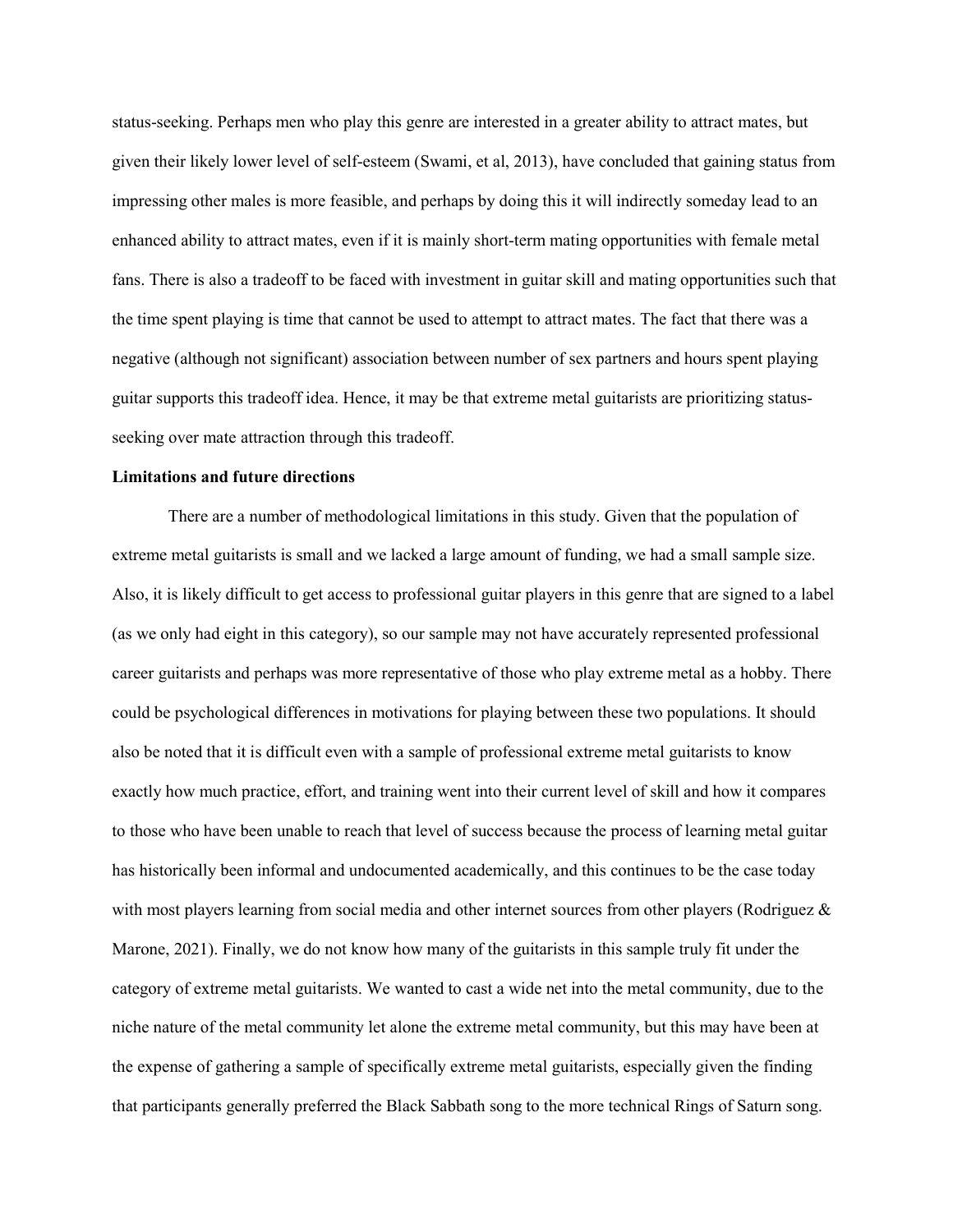The most obvious future direction would be to replicate this study using a larger sample that is made up entirely of professional extreme metal guitarists. Another interesting way to test whether extreme metal guitar-playing fits the status competition model would be through an experimental withinsubjects design using a sample of professional career guitarists. In one condition, the audience the guitarists would play a song for would be manipulated to be all female, and in another it would be manipulated to be all male. The outcome of the manipulation would be how much of the song contained complex skills (e.g., sweep-picked arpeggios) versus simple chords. If the guitarists would play songs with mostly chords for a female audience but songs with mostly complex skills for a male audience, this would provide support for the status competition model.

## **Conclusion**

 We exploratorily tested the prediction that playing extreme metal guitar fits in accordance with the status competition model for the function of cultural displays rather than the cultural courtship model or the byproduct hypothesis. The current results partially fit with the status competition model as perceptions of fast playing speeds positively predicted enjoyment of feeling superior to other same-sex guitar players. There were no significant findings in terms guitar practicing habits and mating success, however, mating motivation was positively associated especially with playing chords. Taken together, we conclude that these results may hint at male-male competition being involved in extreme metal guitar playing and a possible male-male signaling arms race of musical virtuosity. Such an arms race may be operating in other very specialized or niche domains such as in extreme solo sports, videogaming, and day-trading crypto-currencies. For a more specific example, it has in recent years become popular for young men to do "speed runs" of video games in which they are always competing with others across the internet to finish a video game faster than the current record for the fastest run through a game (Šeļa, et al, 2022). Such niche domains are also neglected in research. The current study is a defensible first step in one of these neglected areas of research, but more studies are needed to reach definite conclusions.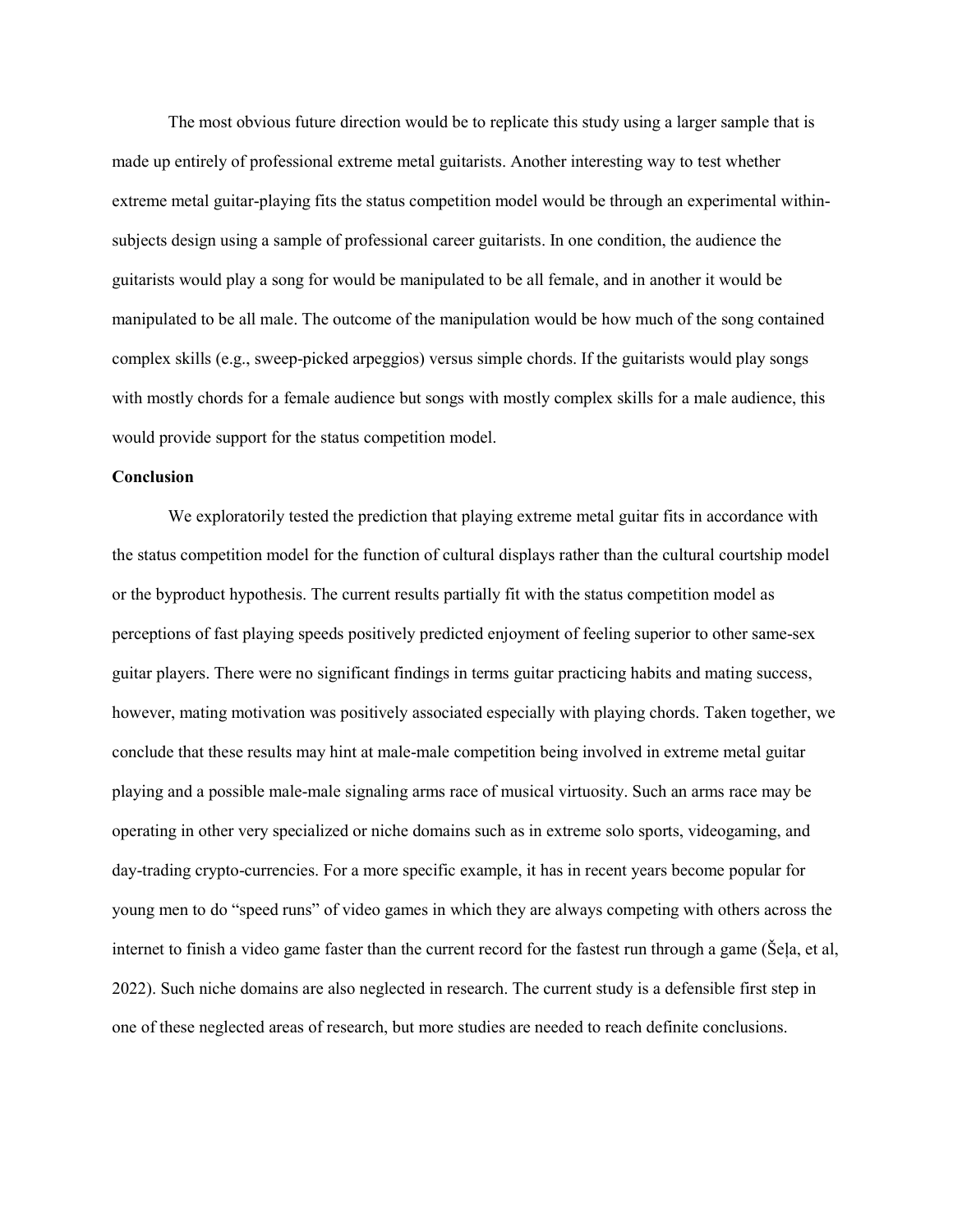#### References

- Albert, G., Richardson, G. B., Arnocky, S., Bird, B. M., Fisher, M., Hlay, J. K., ... & Hodges-Simeon, C. R. (2022). A Psychometric Evaluation of the Intrasexual Competition Scale. Archives of Sexual Behavior, 1-18.
- Aly-Tovar, R., Bacache-Beauvallet, M., Bourreau, M., & Moreau, F. (2020). Why would artists favor free streaming? Journal of Cultural Economics, 44, 255–280.
- Anderson, I., Gil, S., Gibson, C., Wolf, S., Shapiro, W., Semerci, O., & Greenberg, D. M. (2021). "Just the Way You Are": Linking Music Listening on Spotify and Personality. Social Psychological and Personality Science, 12, 561-572.
- Angeler, D. G. (2016). Heavy metal music meets complexity and sustainability science. SpringerPlus, 5,  $1 - 20$ .
- Berger, H. M. and Fales, C. (2005), '"Heaviness" in the perception of heavy metal guitar timbres: The match of perceptual and acoustic features over time. In P. D. Greene and T. Porcello (Eds.), Wired for sound. Engineering and technologies in sonic cultures, Middletown, CT: Wesleyan University Press, pp. 181-197.
- Berkers, P., & Schaap, J. (2018). Gender inequality in metal music production. Emerald Group Publishing.
- Berque, P., Gray, H., & McFadyen, A. (2014). Development and psychometric evaluation of the Musculoskeletal Pain Intensity and Interference Questionnaire for professional orchestra Musicians. Manual Therapy, 19, 575-588.
- Bongard, S., Schulz, I., Studenroth, K. U., & Frankenberg, E. (2019). Attractiveness ratings for musicians and non-musicians: an evolutionary-psychology perspective. *Frontiers in Psychology*, 10, 2627.
- Buunk, A. P., & Fisher, M. (2009). Individual differences in intrasexual competition. Journal of Evolutionary Psychology, 7, 37-48.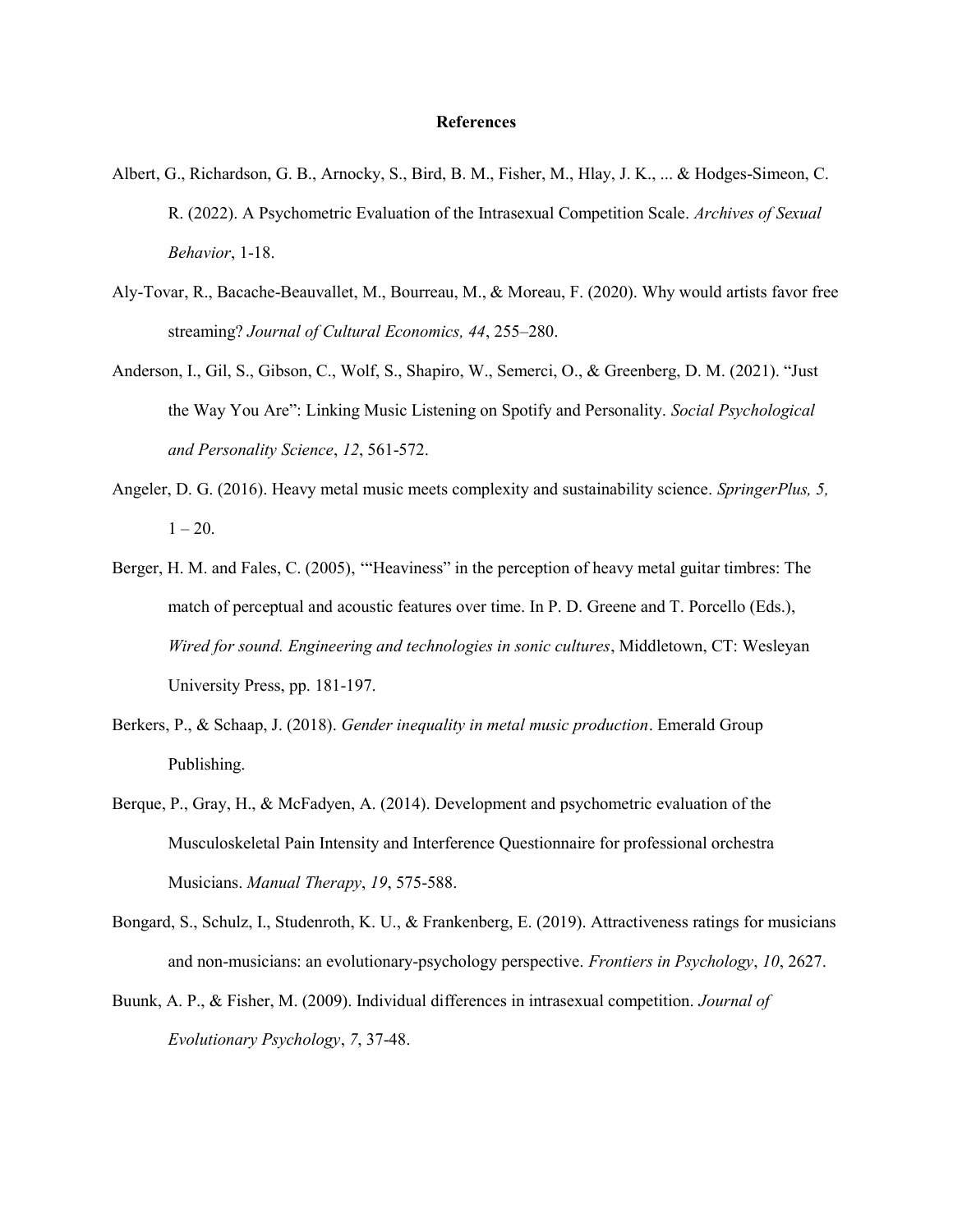- Buunk, A. P., & Massar, K. (2012). Intrasexual competition among males: Competitive towards men, prosocial towards women. Personality and Individual Differences, 52, 818-821.
- Chaker, S. (2013) "Extreme Metal? It's just a boy thing…!?" Quantitative Befunde zum Geschlechterverhältnis im Black- und Death Metal. Presentation on 11 October 2013 on the international conference "Music, Gender & Difference," Universität für Musik und darstellende Kunst Wien, Austria.
- Colley, A. (2008). Young people's musical taste: Relationship with gender and gender‐related traits. Journal of Applied Social Psychology, 38, 2039-2055.
- Comeau, G., Huta, V., Lu, Y., & Swirp, M. (2019). The Motivation for Learning Music (MLM) questionnaire: Assessing children's and adolescents' autonomous motivation for learning a musical instrument. Motivation and Emotion, 43, 705-718.
- Dixson, B. J., & Vasey, P. L. (2012). Beards augment perceptions of men's age, social status, and aggressiveness, but not attractiveness. Behavioral Ecology, 23, 481-490.
- Herbst, J. P. (2017). Shredding, tapping and sweeping: Effects of guitar distortion on playability and expressiveness in rock and metal solos. Metal Music Studies, 3, 231-250.
- Jackson, T. T., & Gray, M. (1976). Field study of risk-taking behavior of automobile drivers. Perceptual and Motor Skills, 43, 471–474.
- James, J. D. (2001). The role of cognitive development and socialization in the initial development of team ingroup loyalty. Leisure Sciences, 23, 233–261.
- Kinnunen, M., Honkanen, A., & Karjalainen, T. M. (2020). The characteristics of a Finnish metal fan: Comparative study on music festival attendees. Metal Music Studies, 6, 215-236.
- Lamontagne, V., & Bélanger, C. (2012). Development and validation of a questionnaire on musculoskeletal pain in musicians. Medical Problems of Performing Artists, 27, 37-42.
- Lange, B. P., & Euler, H. A. (2014). Writers have groupies, too: High quality literature production and mating success. Evolutionary Behavioral Sciences, 8, 20-30.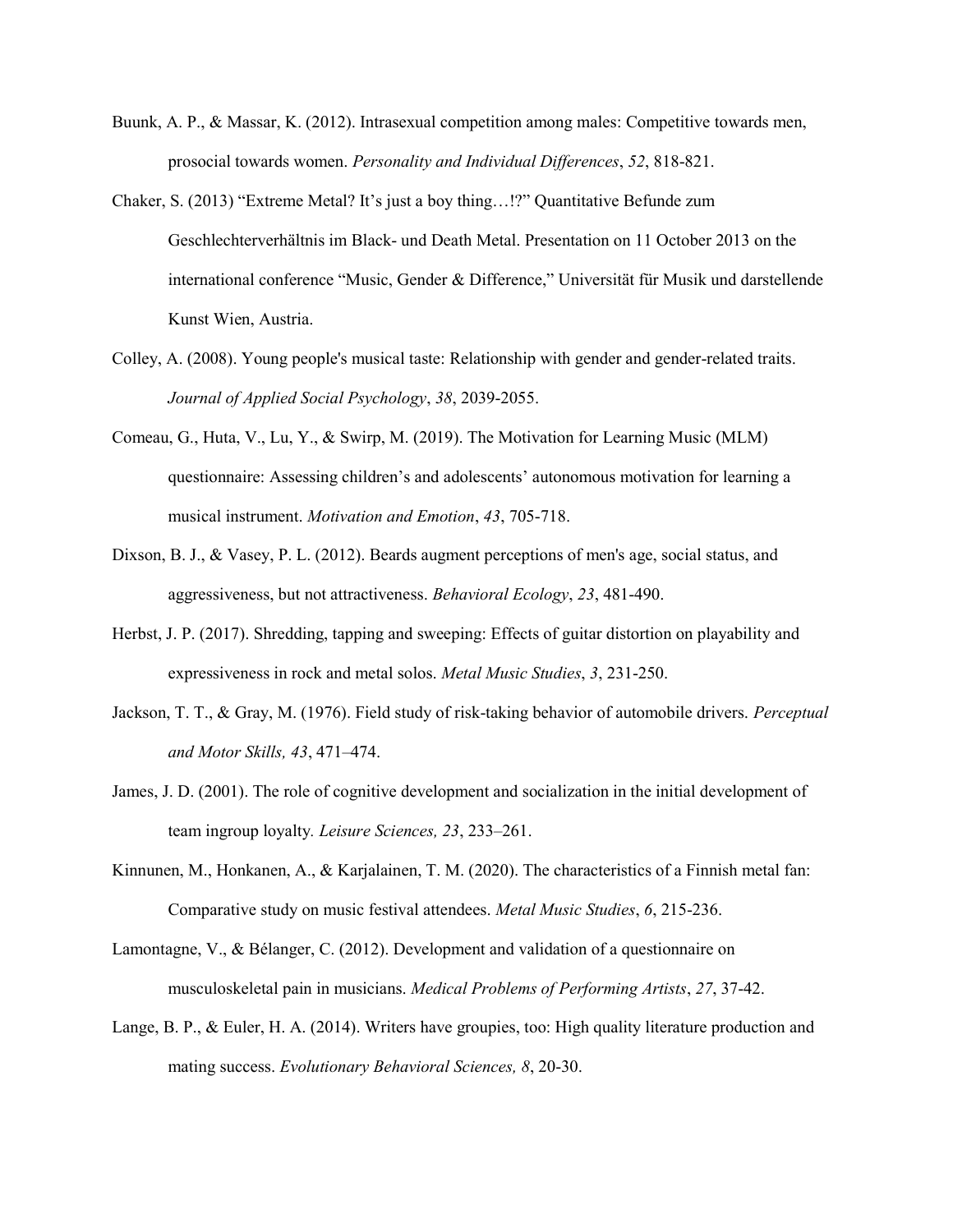- Lange, B. P., & Schwab, F. (2018). Game on: Sex differences in the production and consumption of video games. Evolutionary psychology and digital games: Digital hunter-gatherers, 193-204.
- Lieberman, D. & Billingsley, J. (2021). If it quacks like a duck: The by-product account of music still stands. Behavioral and Brain Sciences, 44, 111 – 112.
- Kuorinka, I., Jonsson, B., Kilbom, A.;, Vinterberg, H., Biering-Sorensen, F., Andersson, G., & Jorgensen, K. (1987). Standardised Nordic questionnaires for the analysis of musculoskeletal symptoms. Applied. Ergonomics, 18, 233–237.
- MacIntyre, P. D., & Potter, G. K. (2014). Music motivation and the effect of writing music: A comparison of pianists and guitarists. Psychology of Music, 42, 403-419.
- Madison, G., Holmquist, J., & Vestin, M. (2018). Musical improvisation skill in a prospective partner is associated with mate value and preferences, consistent with sexual selection and parental investment theory: Implications for the origin of music. Evolution and Human Behavior, 39, 120- 129.
- Maguire, D. (2021). Determinants of the number of heavy metal musicians per capita. Metal Music Studies, 7, 1-41.
- Mehr, S. A., Krasnow, M. M., Bryant, G. A., & Hagen, E. H. (2021). Origins of music in credible signaling. Behavioral and Brain Sciences, 44. E60. doi:10.1017/S0140525X20000345
- Miller, G. F. (1999). Sexual selection for cultural displays. In R. Dunbar, C. Knight & C. Power (Eds.), The evolution of culture. An interdisciplinary view (pp. 71–91). Edinburgh: Edinburgh University Press
- Miller, G. F. (2001). The mating mind: How sexual choice shaped the evolution of human nature. New York: Anchor Books.
- Mogilski, J. K. (2021). Parental investment theory. In T.K. Shackelford (Ed.), The SAGE handbook of evolutionary psychology. London: SAGE.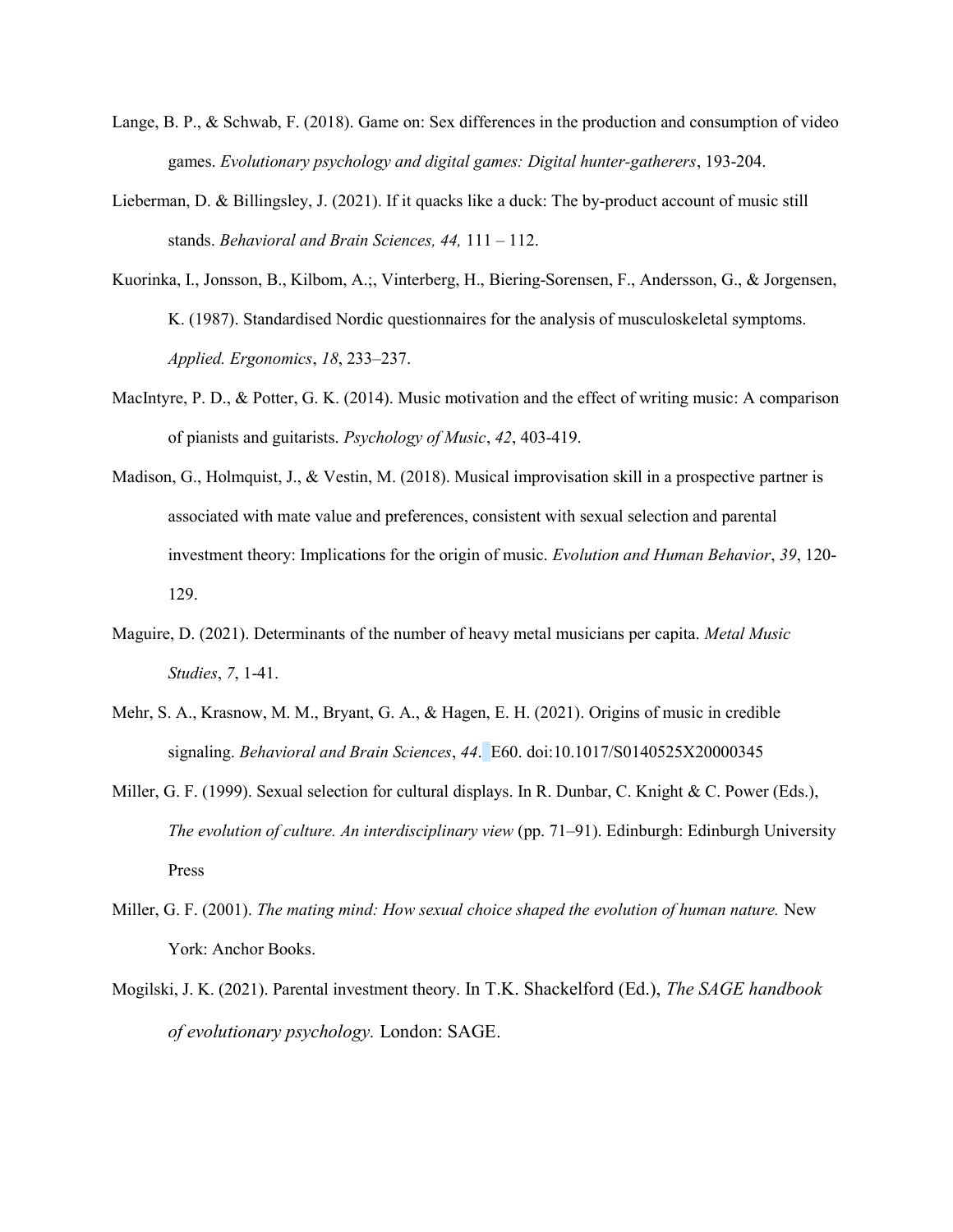- Mosing, M. A., Verweij, K. J., Madison, G., Pedersen, N. L., Zietsch, B. P., & Ullén, F. (2015). Did sexual selection shape human music? Testing predictions from the sexual selection hypothesis of music evolution using a large genetically informative sample of over 10,000 twins. Evolution and Human Behavior, 36, 359-366.
- Mynett, M. (2019). Defining contemporary metal music: Performance, sounds and practices. Metal Music Studies, 5, 297-313.
- O'Donnell, K. O. (2014). Practice makes prog-metal perfect for Chris Letchford. Rolling Stone. https://www.rollingstone.com/music/music-news/practice-makes-prog-metal-perfect-forchris-letchford-101915/
- OECD. (2019). Education at a glance 2019: OECD Indicators, OECD Publishing, Paris.
- Ord, M. (2020). "Every noise at once": Online Music Discovery Maps and Cosmopolitan Subjectivities. In Peddie, I. (Ed.) The Bloomsbury Handbook of Popular Music and Social Class (pp. 117 - 133), New York: Bloomsbury Publishing Inc.
- Penke, L., & Asendorpf, J. B. (2008). Beyond global orientations: A more differentiated look at sociosexuality and its effects on courtship and romantic relationships. Journal of Personality and Social Psychology, 95, 1113 – 1135.
- Pinker, S. (1997). How the minds works. Norton.
- Pinker, S. (2021). Sex and drugs and rock and roll. Behavioral and Brain Sciences, 44, 115 116.
- Ponzi, D., Henry, A., Kubicki, K., Nickels, N., Wilson, M. C., & Maestripieri, D. (2015). Morningness– eveningness and intrasexual competition in men. Personality and Individual Differences, 76, 228- 231.Rodriguez, R. C., & Marone, V. (2021). Guitar learning, pedagogy, and technology: A historical outline. Social Sciences and Education Research Review, 8, 9 – 27.
- Price, M. E., & Van Vugt, M. (2014). The evolution of leader–follower reciprocity: The theory of servicefor-prestige. Frontiers in Human Neuroscience, 8, 363.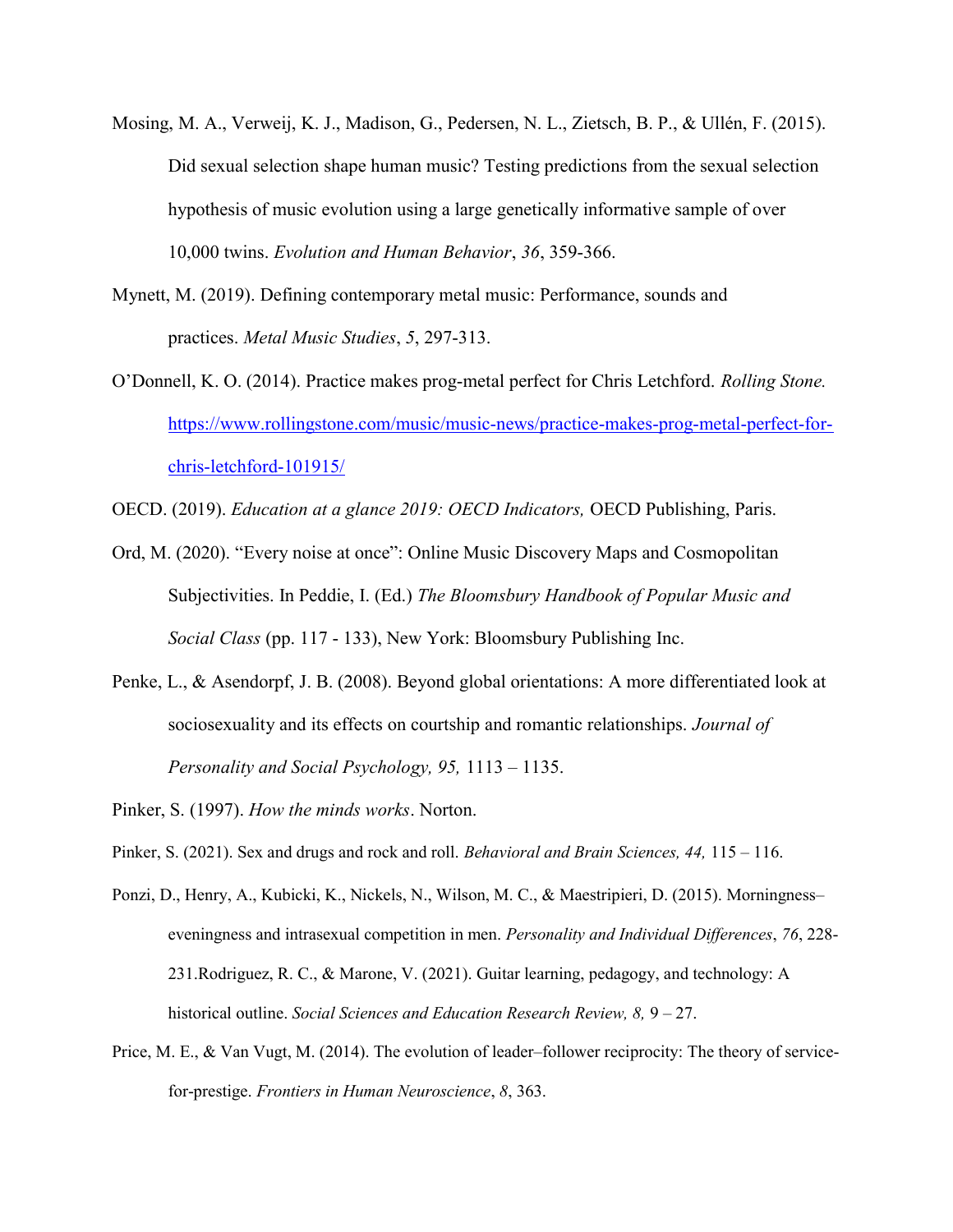- Schmaltz, R., Watson, D., & Johnson, A. (2021). The thinking person's music: Heavy metal and the need for cognition. Psychology of Music, 49, 1372-1380.
- Schreiber, H., Urbano, J., & Müller, M. (2020). Music tempo estimation: Are we done yet?. Transactions of the International Society for Music Information Retrieval, 3, 111- 125.

Šeļa A, Sobchuk O,, Winters J,, & Müller, T. F. (2022, April 19 - 22). Macro-innovations create room for micro-innovations: The discovery process in video game speedruns [Conference session]. European Human Behaviour and Evolution Association. https://share.eva.mpg.de/index.php/s/FgyTaHooHJAxHw7

- Slaven, J. E., & Krout, J. L. (2016). Musicological analysis of guitar solos from the roots of rock through modern heavy metal. Metal Music Studies, 2, 245-251.
- Stern, J., Karastoyanova, K., Kandrik, M., Torrance, J., Hahn, A. C., Holzleitner, I., ... & Jones, B. C. (2020). Are sexual desire and sociosexual orientation related to men's salivary steroid hormones?. Adaptive Human Behavior and Physiology, 6, 447-466.
- Swami, V., Malpass, F., Havard, D., Benford, K., Costescu, A., Sofitiki, A., & Taylor, D. (2013). Metalheads: The influence of personality and individual differences on preference for heavy metal. Psychology of Aesthetics, Creativity, and the Arts, 7, 377 - 383.
- Tifferet, S., Gaziel, O., & Baram, Y. (2012). Guitar increases male Facebook attractiveness: Preliminary support for the sexual selection theory of music. Letters on Evolutionary Behavioral Science, 3, 4-6.
- Trivers, R. (1972). Parental investment and sexual selection. In Campbell, B. (Ed.), Sexual Selection and the Descent of Man (pp. 136–179). New York: Aldine de Gruyter.
- Vasan, S. (2011). The price of rebellion: Gender boundaries in the death metal scene. Journal for Cultural Research, 15, 333-349.
- Walser, R. (1993). Running with the Devil. Power, Gender, and Madness in Heavy Metal Music. Hanover, NH: University Press of New England.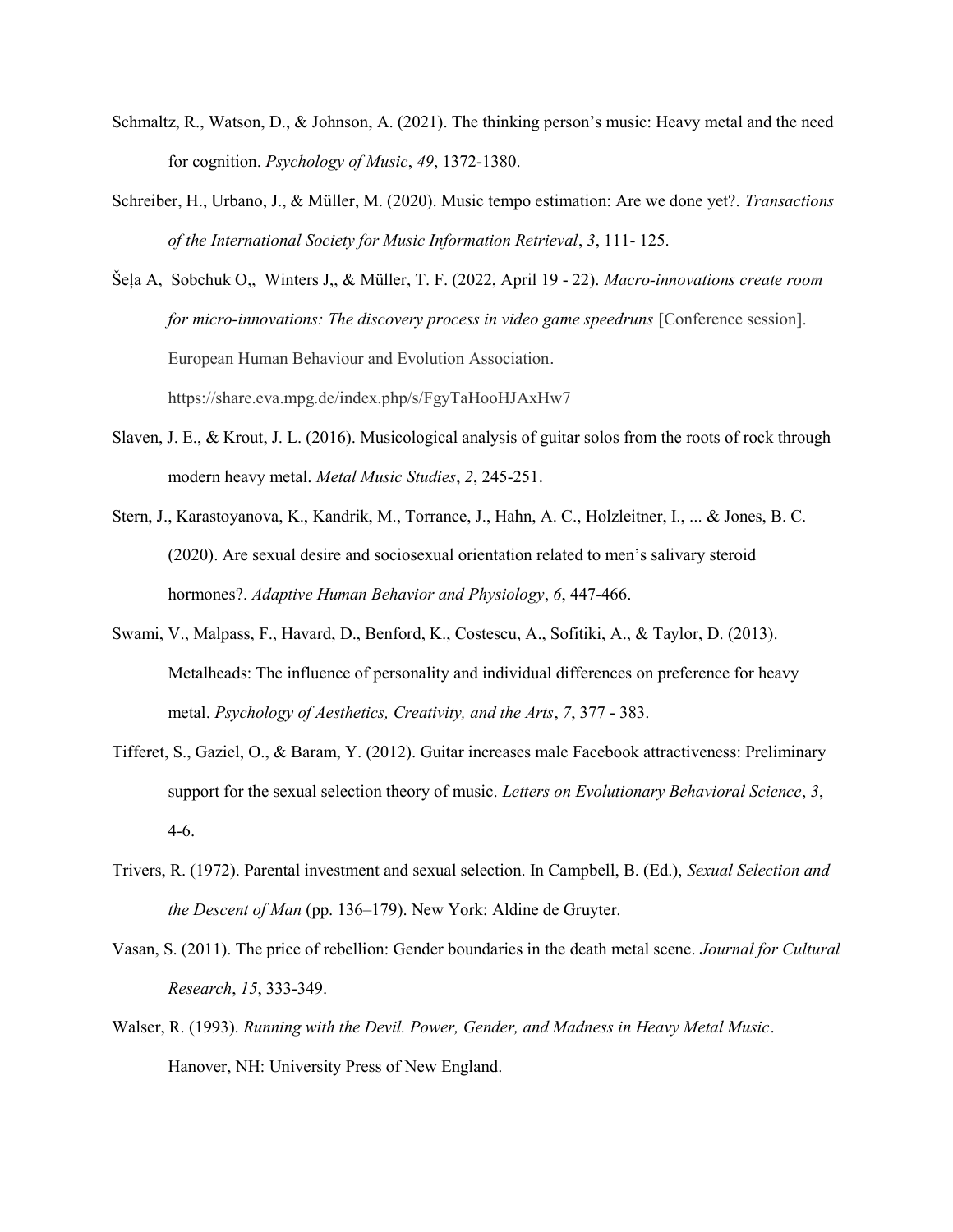- Watts, I., Chazan, M., & Wilkins, J. (2016). Early Evidence for Brilliant Ritualized Display: Specularite Use in the Northern Cape (South Africa) between ~500 and ~300 Ka. Current Anthropology, 57, 287–310.
- Weinstein, D. (2000). Heavy metal: The music and its culture. Cambridge, MA: DaCapo Press.
- Winegard, B., & Deaner, R. O. (2010). The evolutionary significance of Red Sox Nation: sport fandom as a by-product of coalitionary psychology. Evolutionary Psychology, 8, 432–446.
- Winegard, B., Winegard, B., & Geary, D. C. (2018). The status competition model of cultural production. Evolutionary Psychological Science, 4, 351-371.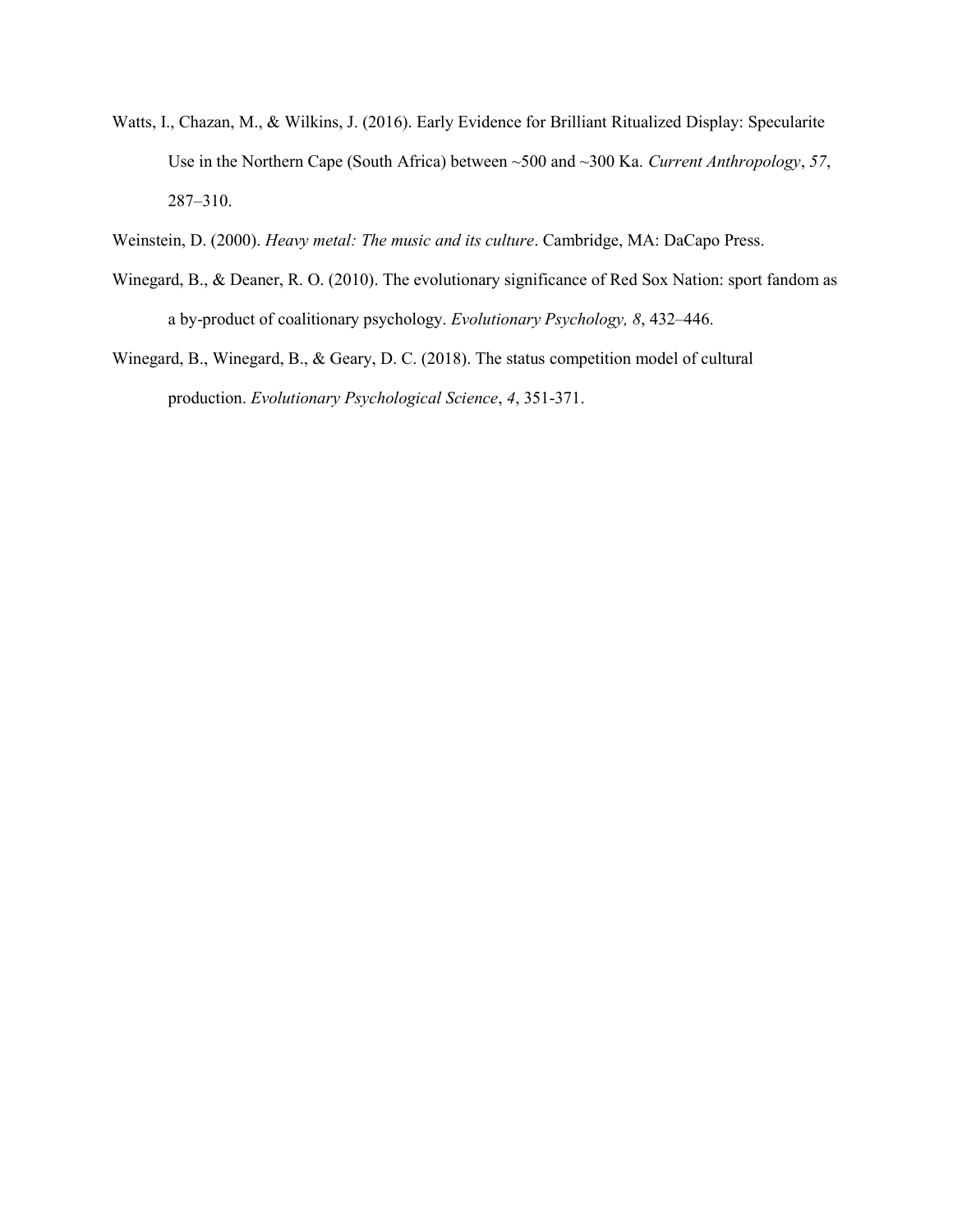| Guitar practice habits variables               | Mean  | <b>SD</b> |
|------------------------------------------------|-------|-----------|
| Number of hours spent practicing per day       | 4.41  | 0.73      |
| Time spent practicing chords                   | 4.55  | 2.48      |
| Time spent practicing single note exercises    | 4.50  | 2.34      |
| Perception of playing speed compared to others | 4.82  | 2.45      |
| Preference for Black Sabbath                   | 8.25  | 2.18      |
| Preference for Rings of Saturn                 | 4.18  | 2.96      |
| Mating success variables                       |       |           |
| SOI-R total score                              | 4.65  | 1.92      |
| SOI-R attitude score                           | 5.74  | 2.62      |
| SOI-R behavior score                           | 3.07  | 2.22      |
| SOI-R desire score                             | 5.14  | 2.35      |
| Lifetime number of sexual partners             | 13.55 | 20.14     |
| Intrasexual competitiveness variables          |       |           |
| ICS total score                                | 2.33  | 0.99      |
| ICS inferiority frustration score              | 1.80  | 0.90      |
| ICS superiority enjoyment score                | 3.63  | 1.59      |

Table 1. Descriptives for the target variables of guitar practicing habits, mating success/motivation, and male-male competitiveness.

*Note:* Guitar practicing habit variables are scored from  $0 - 9$  such that higher numbers indicate greater perceived time spent playing chords, single notes, and higher perceived speed compared to others. Preference scores for songs are scored from  $1 - 10$  such that higher numbers indicate stronger preference for the song. Also, the variable of hours spent playing does refer to the actual number of hours spent practicing per day.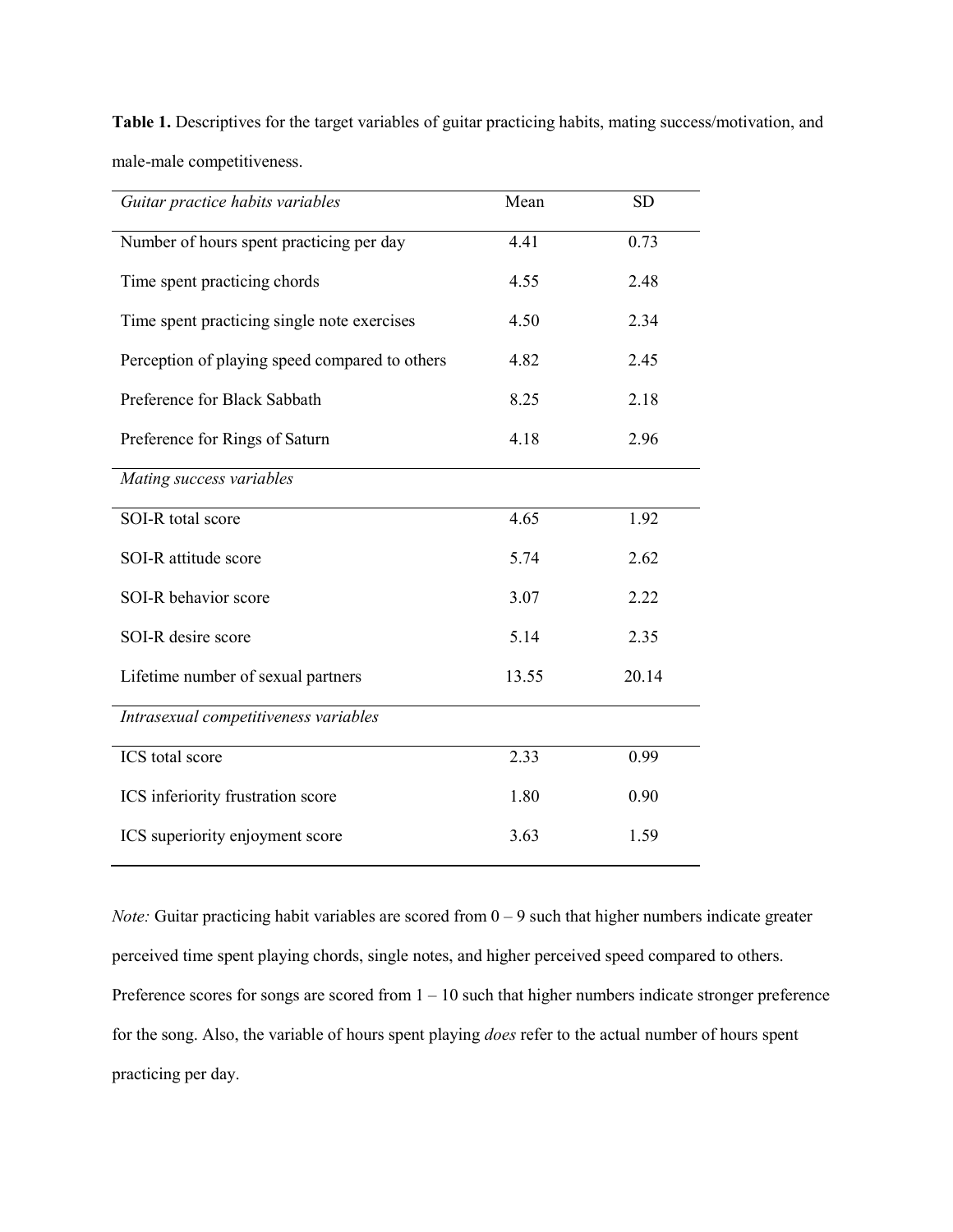|                             | Guitar-playing habits |              |              |               |  |  |  |  |  |
|-----------------------------|-----------------------|--------------|--------------|---------------|--|--|--|--|--|
| Mating variables            | Hours spent           | Time playing | Time playing | Perceived     |  |  |  |  |  |
|                             | playing               | chords       | single notes | playing speed |  |  |  |  |  |
| SOI-R behavior              | $-162$                | .231         | .040         | .039          |  |  |  |  |  |
| SOI-R attitude              | .016                  | .256         | .079         | .183          |  |  |  |  |  |
| SOI-R desire                | $-106$                | $.541**$     | .171         | .124          |  |  |  |  |  |
| SOI-R total                 | $-.099$               | $.426**$     | .121         | .149          |  |  |  |  |  |
| Number of sexual partners   | $-.148$               | $.330*$      | .099         | .052          |  |  |  |  |  |
|                             | Guitar-playing habits |              |              |               |  |  |  |  |  |
| Intrasexual competition     | Hours spent           | Time playing | Time playing | Perceived     |  |  |  |  |  |
| variables                   | playing               | chords       | single notes | playing speed |  |  |  |  |  |
| ICS-inferiority frustration | .029                  | $.299*$      | $-.041$      | .298*         |  |  |  |  |  |
| ICS-superiority enjoyment   | $-.055$               | $.323*$      | .058         | $.339*$       |  |  |  |  |  |
| ICS-total                   | .003                  | $.321*$      | $-.004$      | $.353*$       |  |  |  |  |  |

Table 2. Pearson's zero-order correlations between guitar-playing habits, mating variables, and malemale competition variables.

Note: \* $p < .05,$ \*\* $p < .01,$ \*\*\* $p < .001$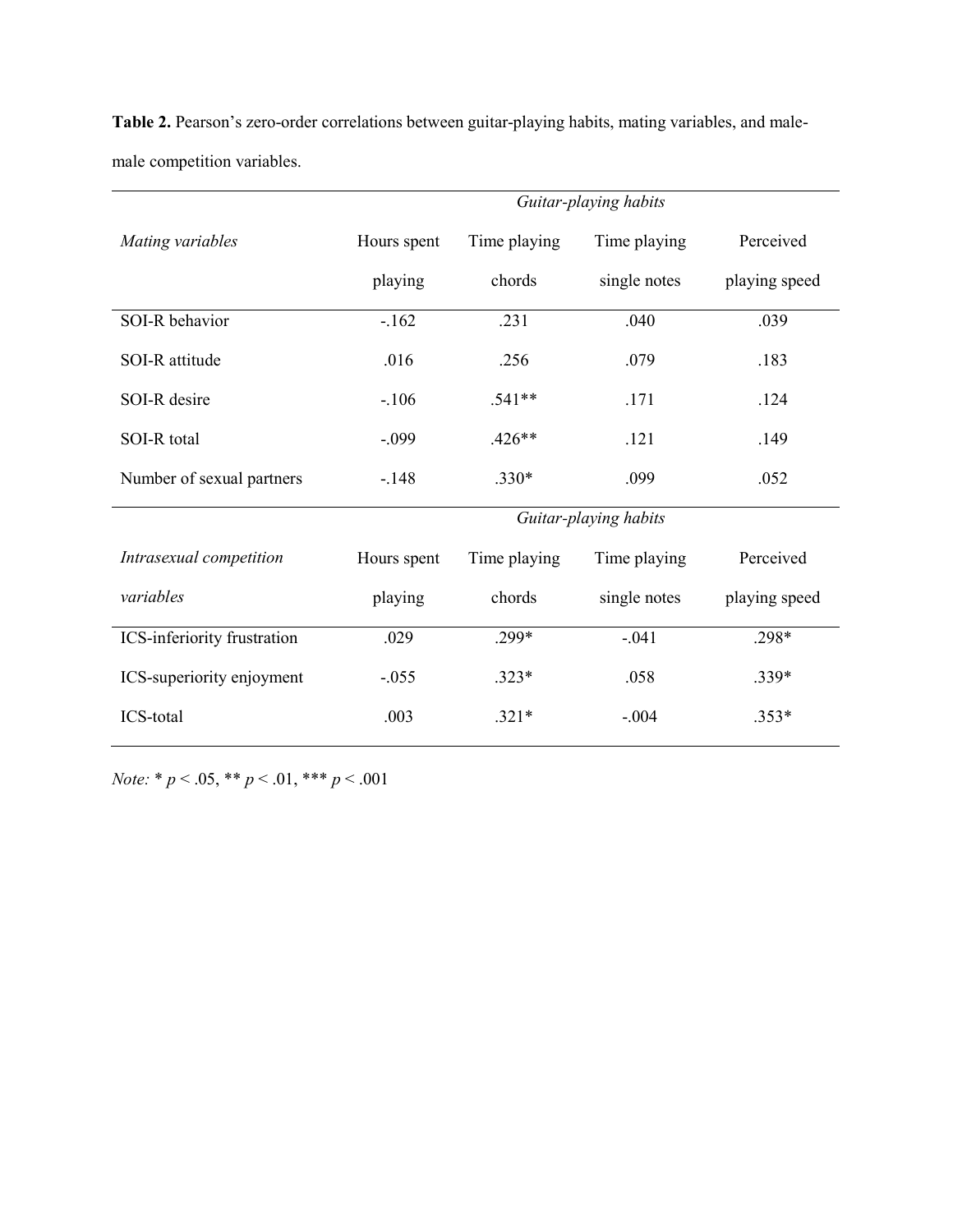# Table 3. Multiple regression analyses predicting mating variables (SOI-R and lifetime number of sexual

partners) from guitar practicing habits.

|                                 | SOI-R total<br>score |      |          | SOI-R<br>desire   |         |      | Number of sex<br>partners |                   |         |      |         |                   |
|---------------------------------|----------------------|------|----------|-------------------|---------|------|---------------------------|-------------------|---------|------|---------|-------------------|
|                                 | $\beta$              | S.E. |          | Model             | $\beta$ | S.E. | $\boldsymbol{t}$          | Model             | β       | S.E. | t       | Model             |
| Predictor variables             |                      |      |          | <b>Statistics</b> |         |      |                           | <b>Statistics</b> |         |      |         | <i>Statistics</i> |
|                                 |                      |      |          | $R^2 = .26$       |         |      |                           | $R^2 = .32$       |         |      |         | $R^2 = .15$       |
|                                 |                      |      |          | $F = 2.13$        |         |      |                           | $F = 2.91$        |         |      |         | $F = 1.08$        |
|                                 |                      |      |          | $p = .073$        |         |      |                           | $p = .020$        |         |      |         | $p = .393$        |
|                                 |                      |      |          |                   |         |      |                           |                   |         |      |         |                   |
| Hours spent practicing          | $-0.08$              | 0.41 | $-0.49$  |                   | $-0.11$ | 0.48 | $-0.75$                   |                   | $-0.13$ | 4.65 | $-0.80$ |                   |
| Time playing chords             | 0.37                 | 0.11 | $2.55**$ |                   | 0.52    | 0.13 | $3.72***$                 |                   | 0.30    | 1.26 | 1.90    |                   |
| Time playing notes              | $-0.01$              | 0.13 | $-0.03$  |                   | 0.13    | 0.15 | 0.87                      |                   | 0.05    | 1.46 | 0.29    |                   |
| Perceived playing speed         | 0.09                 | 0.13 | 0.52     |                   | 0.04    | 0.15 | 0.26                      |                   | 0.02    | 1.44 | 0.12    |                   |
| <b>Black Sabbath preference</b> | 0.15                 | 0.13 | 1.03     |                   | 0.02    | 0.15 | 0.11                      |                   | 0.11    | 1.46 | 0.69    |                   |
| Rings of Saturn preference      | 0.19                 | 0.10 | 1.28     |                   | $-0.01$ | 0.11 | $-0.04$                   |                   | 0.06    | 1.10 | 0.39    |                   |

\*  $p < .05$ , \*\* $p < .01$ , \*\*\* $p < .001$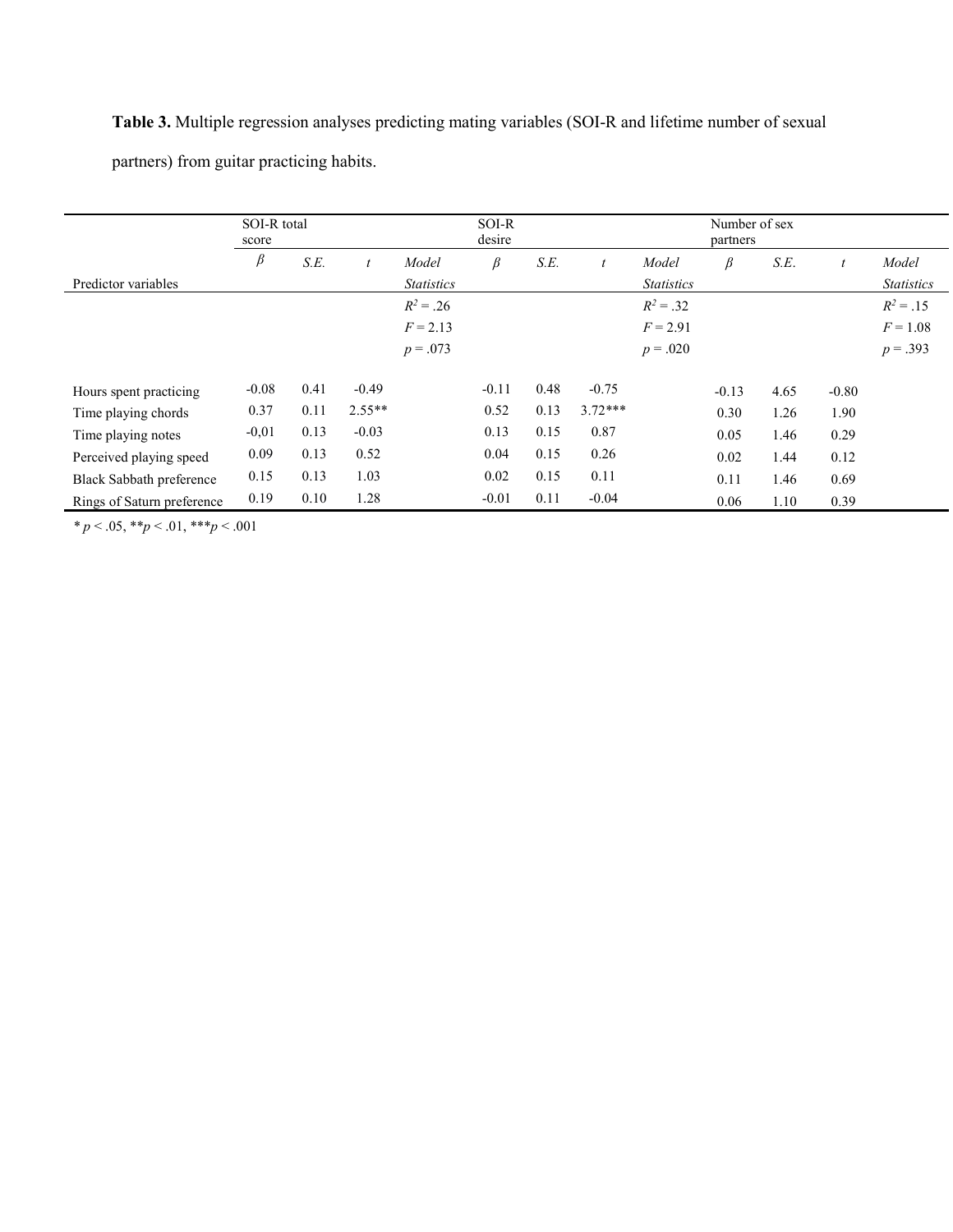Table 4. Multiple regression analyses predicting intrasexual competitiveness variables (ICS total score

and ICS subscale scores) from guitar practicing habits.

|                                 | ICS total score |      |         |                   | <b>ICS</b><br>inferiority<br>ICS superiority |      |                  |                   |         |      |         |                   |
|---------------------------------|-----------------|------|---------|-------------------|----------------------------------------------|------|------------------|-------------------|---------|------|---------|-------------------|
|                                 | β               | S.E. |         | Model             | β                                            | S.E. | $\boldsymbol{t}$ | Model             | $\beta$ | S.E. |         | Model             |
| Predictor variables             |                 |      |         | <b>Statistics</b> |                                              |      |                  | <i>Statistics</i> |         |      |         | <i>Statistics</i> |
|                                 |                 |      |         | $R^2 = .24$       |                                              |      |                  | $R^2 = .20$       |         |      |         | $R^2 = .25$       |
|                                 |                 |      |         | $F = 1.96$        |                                              |      |                  | $F = 1.53$        |         |      |         | $F = 2.05$        |
|                                 |                 |      |         | $p = .097$        |                                              |      |                  | $p = .197$        |         |      |         | $p = .083$        |
|                                 |                 |      |         |                   |                                              |      |                  |                   |         |      |         |                   |
| Hours spent practicing          | $-0.08$         | 0.22 | $-0.53$ |                   | $-0.03$                                      | 0.20 | $-0.16$          |                   | $-0.14$ | 0.34 | $-0.86$ |                   |
| Time playing chords             | 0.25            | 0.06 | 1.71    |                   | 0.25                                         | 0.06 | 1.62             |                   | 0.24    | 0.09 | 1.64    |                   |
| Time playing notes              | $-0.19$         | 0.07 | $-1.16$ |                   | $-0.21$                                      | 0.06 | $-1.27$          |                   | $-0.13$ | 0.11 | $-0.80$ |                   |
| Perceived playing speed         | 0.39            | 0.07 | $2.35*$ |                   | 0.32                                         | 0.06 | 1.89             |                   | 0.37    | 0.11 | $2.23*$ |                   |
| <b>Black Sabbath preference</b> | 0.08            | 0.07 | 0.54    |                   | 0.06                                         | 0.06 | 0.39             |                   | 0.14    | 0.11 | 0.96    |                   |
| Rings of Saturn preference      | 0.10            | 0.05 | 0.66    |                   | 0.13                                         | 0.05 | 0.81             |                   | 0.12    | 0.08 | 0.81    |                   |

 $* p < .05, ** p < .01, ** p < .001$